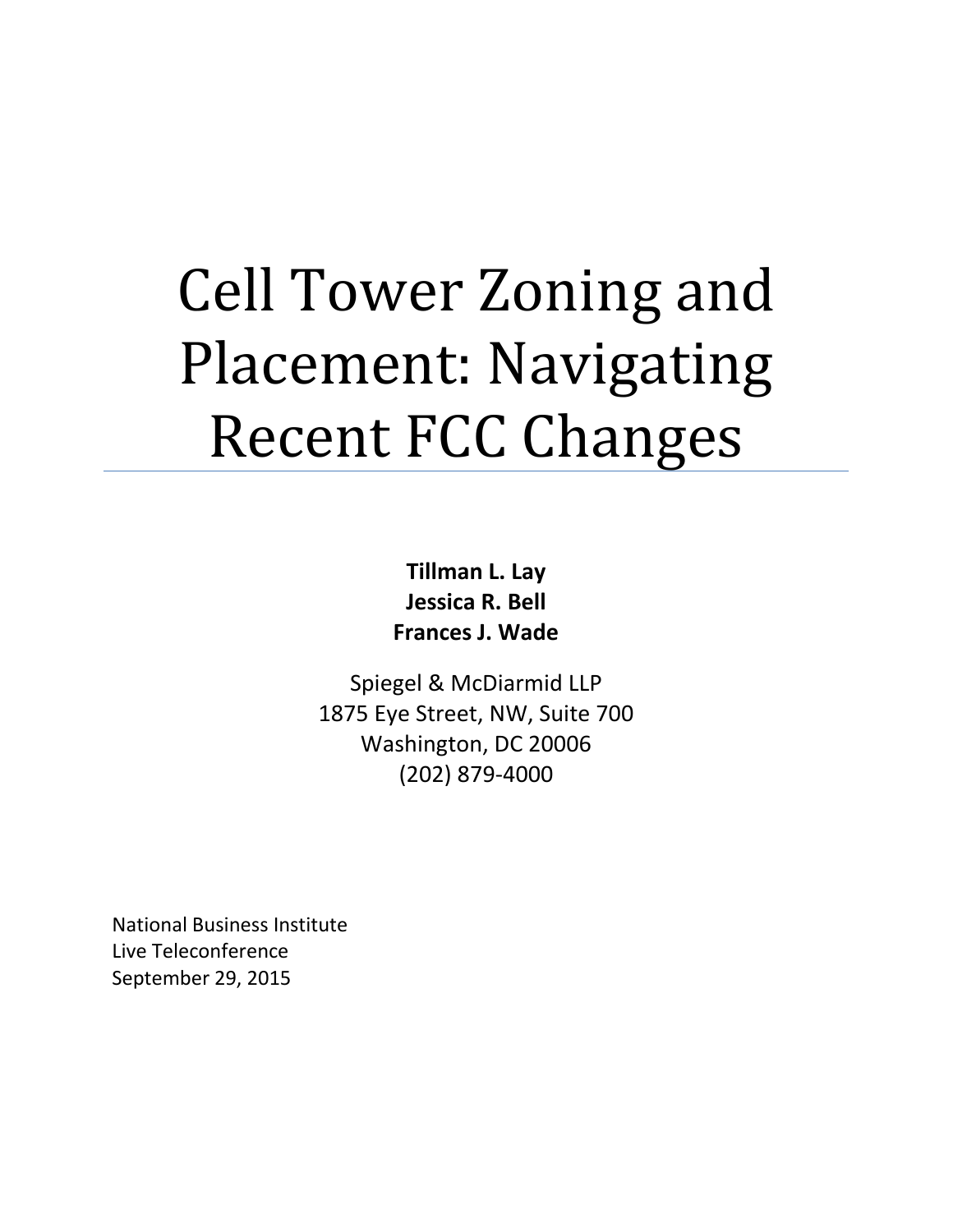# **About the Authors**

**Tillman L. Lay** is a partner in the Washington, D.C., law firm of Spiegel & McDiarmid LLP. He specializes in representing local governments and other clients on telecommunications, cable television, franchising, public safety, municipal broadband, rights-of-way, tax, property law, land use, constitutional law, antitrust and other federal law matters before the courts, the Federal Communications Commission (FCC) and Congress. His clients include scores of local governments across the nation. He has represented local government clients before the FCC, the courts, and Congress on wireless siting issues. He also testified before a House Subcommittee on behalf of the National Association of Counties, the United States Conference of Mayors, the National League of Cities and the Government Finance Officers Association against legislation that would impose a moratorium on state and local cell phone taxes. He received his undergraduate degree with highest honors from the University of Tennessee, and he is a *magna cum laude* graduate of the University of Michigan Law School. After law school, he clerked for the Honorable John C. Godbold, Chief Judge of the United States Court of Appeals for the Fifth Circuit.

**Jessica R. Bell** is an associate at Spiegel & McDiarmid LLP. She has worked on a range of telecommunications, transportation, environmental, and energy matters. She graduated *cum laude* from Wellesley College and received her J.D. from the Columbia University School of Law. After law school, she clerked for the Honorable Andrew M. Mead of the Maine Supreme Judicial Court and completed a two-year Honors Attorney Fellowship in the Office of General Counsel of the United States Environmental Protection Agency.

**Frances J. Wade** is an associate at Spiegel & McDiarmid LLP. She has worked on a variety of telecommunications, energy, and transportation matters affecting the firm's public interest clients. Frances graduated *summa cum laude* from Boston University and received her J.D. with honors from the George Washington University Law School in 2014. During law school, she completed legal internships with the Department of Justice and the National Trust for Historic Preservation and worked as an environmental and cultural resources regulatory consultant with ICF International. Before and during law school, she also served as an analyst in the White House Office of Records. Frances is a member of the bar of the Commonwealth of Massachusetts. Her application to the Bar of the District of Columbia is currently pending. During her application's pendency, she is supervised by attorneys at the firm.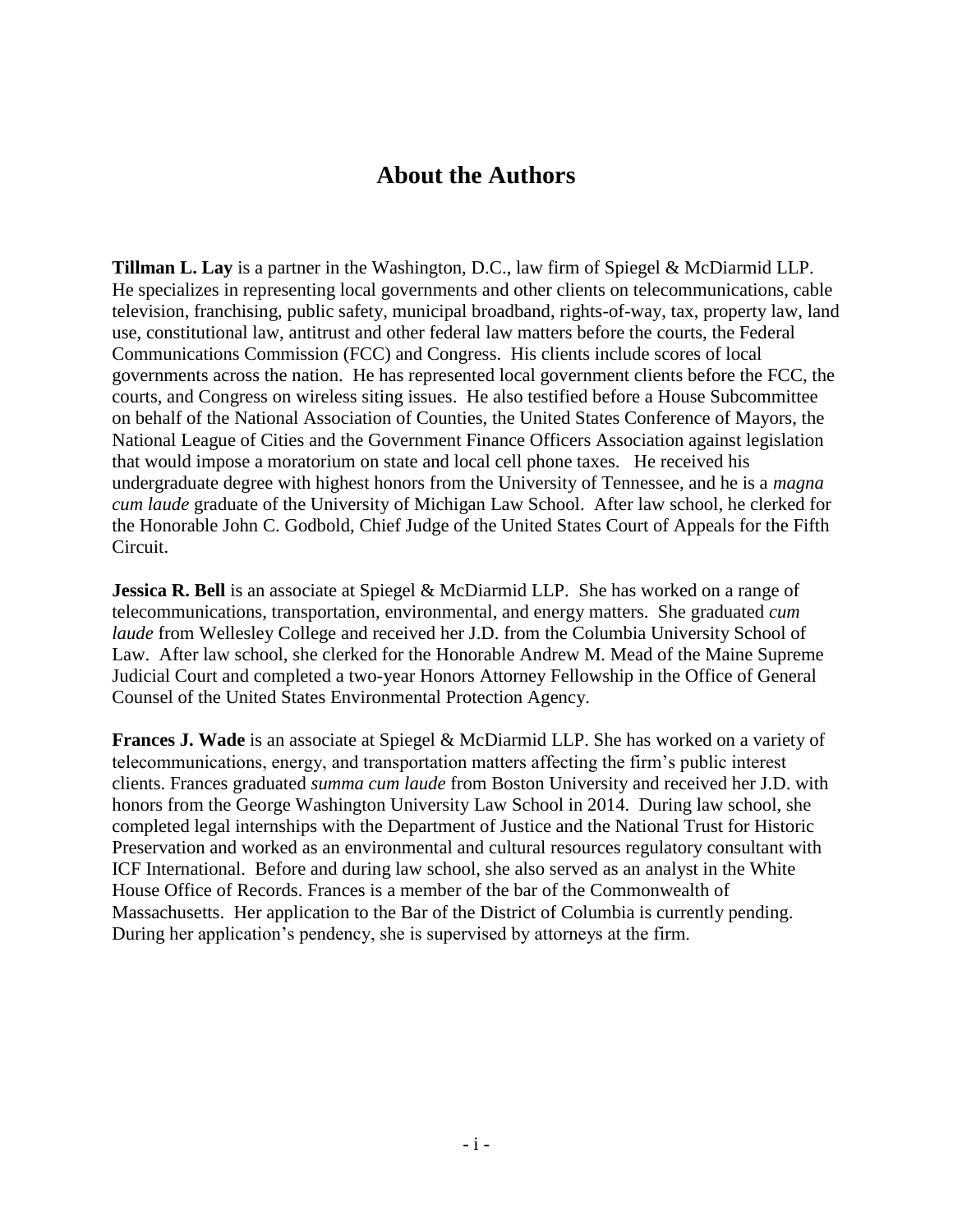# **Table of Contents**

| I.           |                                                                                          |  |
|--------------|------------------------------------------------------------------------------------------|--|
| II.          | Section 332(c)(7) of the Communications Act: Limited Federal Preemption of Local Land    |  |
| A)           |                                                                                          |  |
| B)           | Revisiting 332(c)(7) Five Years After the Shot Clock Order: The FCC's 2014 Wireless      |  |
|              | 1.                                                                                       |  |
|              | 2.                                                                                       |  |
|              | 3.                                                                                       |  |
|              | 4.                                                                                       |  |
|              | 5.                                                                                       |  |
|              | 6.                                                                                       |  |
| Ш.           | Section 6409(a) of the Spectrum Act: A Short Provision with Significant Consequences . 6 |  |
| A)           |                                                                                          |  |
| B)           | What It Means to "Substantially Change the Physical Dimensions" of an Existing           |  |
| $\mathbf{C}$ | Deadlines, Land Use Application Review, and the "Deemed Granted" Remedy 10               |  |
| IV.          | Denying a Wireless Application Under Section 332(c)(7): What Localities Can and          |  |
|              |                                                                                          |  |
| A)           |                                                                                          |  |
|              | 1.                                                                                       |  |
|              | 2.                                                                                       |  |
|              | 3.                                                                                       |  |
| B)           |                                                                                          |  |
|              | 1.                                                                                       |  |
|              | 2.                                                                                       |  |
|              | 3.                                                                                       |  |
| V.           | Revising Local Land Use/Zoning Codes to be Consistent with the FCC's Wireless Siting     |  |
| VI.          |                                                                                          |  |
| A)           |                                                                                          |  |
| B)           |                                                                                          |  |
|              | 1.                                                                                       |  |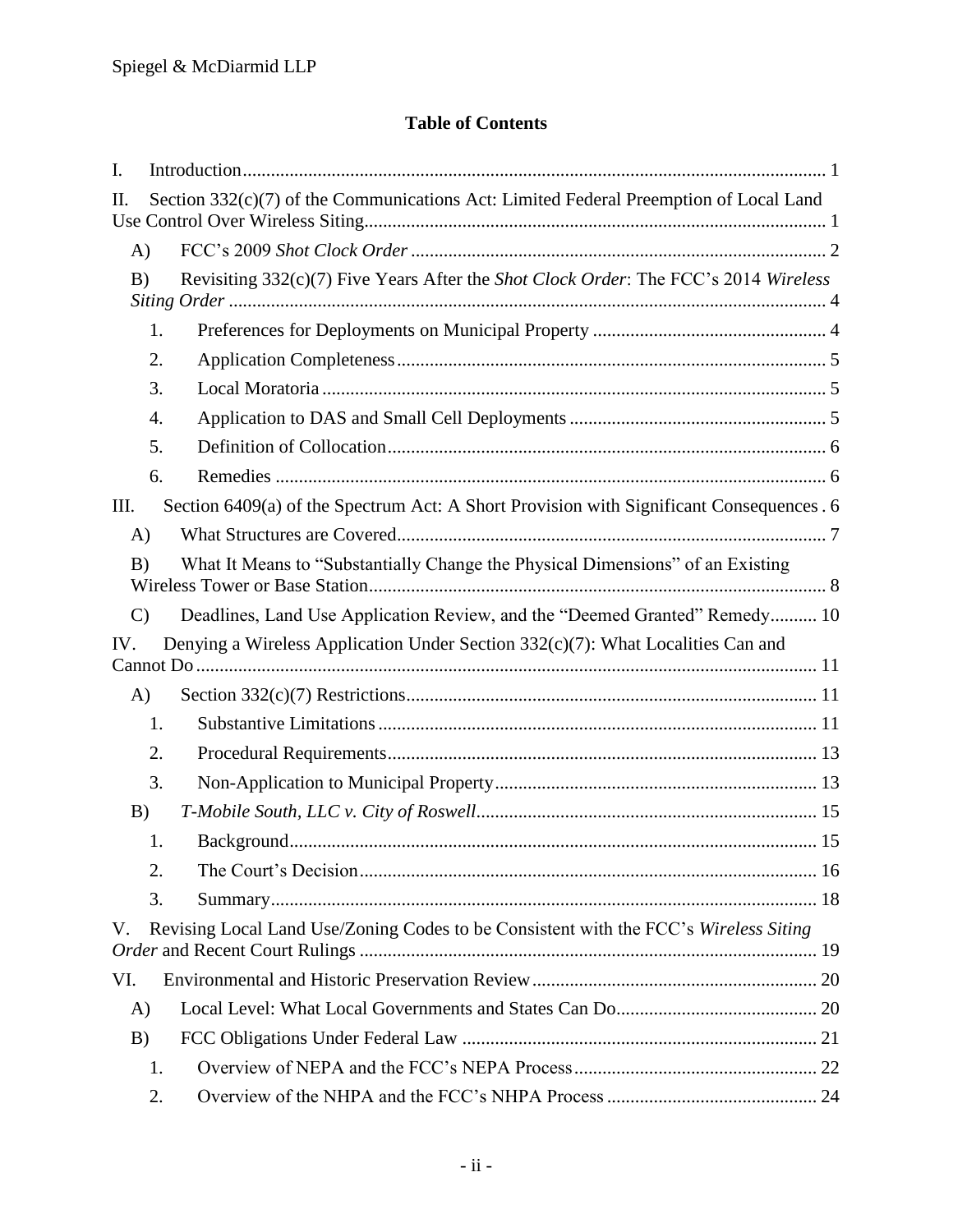# Spiegel & McDiarmid LLP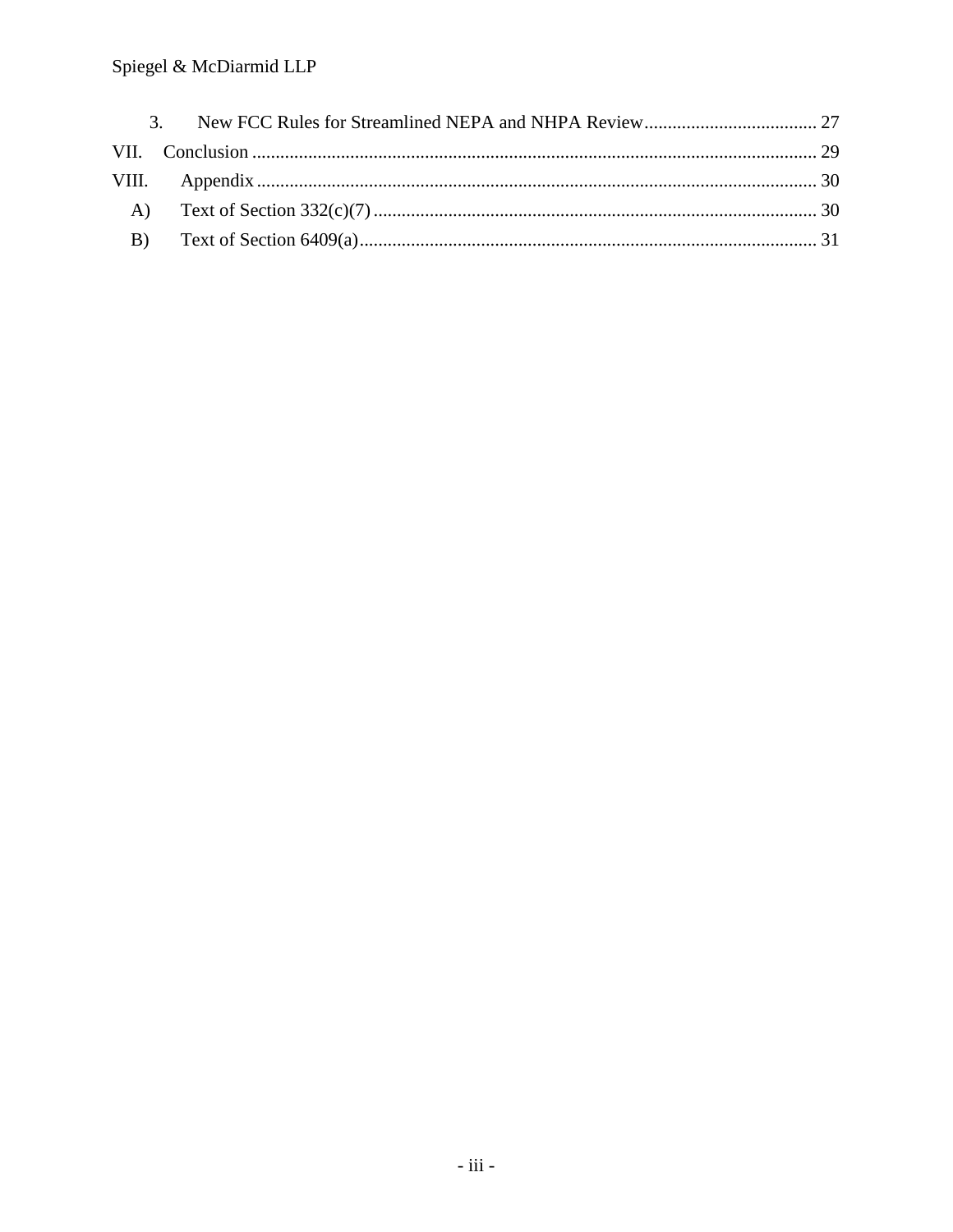#### <span id="page-4-0"></span>**I. INTRODUCTION**

Recent developments place new restrictions and requirements on local government land use and zoning authority over wireless facilities and may require many localities to modify their procedures, and potentially local ordinances. This paper discusses recent activity at both the Federal Communications Commission ("FCC" or "Commission") and the Supreme Court affecting local government rights and obligations concerning wireless facility siting.

#### <span id="page-4-1"></span>**II. SECTION 332(c)(7) OF THE COMMUNICATIONS ACT: LIMITED FEDERAL PREEMPTION OF LOCAL LAND USE CONTROL OVER WIRELESS SITING**

Section 704(a) of the Telecommunications Act of 1996 ("TCA") added Section  $332(c)(7)$ to the Communications Act of 1934, as amended.<sup>1</sup> Section 332(c)(7) provides for limited preemption of state and local zoning authority in the siting of personal wireless service facilities. As part of an overall goal of promoting competition and encouraging rapid deployment of new wireless telecommunications technologies, Section 332(c)(7) aimed to reduce what were perceived to be local zoning impediments to the installation of facilities for wireless communications.<sup>2</sup> The provision "prevents Commission preemption of local and State land use decisions and preserves the authority of State and local governments over zoning and land use matters except in the limited circumstances set forth in the conference agreement."<sup>3</sup> The provision "is a deliberate compromise between two competing aims—to facilitate nationally the growth of wireless telephone service and to maintain substantial local control over siting of towers."<sup>4</sup>

<sup>&</sup>lt;sup>1</sup> Telecommunications Act of 1996, Pub. L. No. 104-104, § 704(a), 110 Stat. 56 (1996) (codified at 47 U.S.C. § 332(c)(7)). Section 332(c)(7) was the first provision of the federal Communications Act to explicitly address local land use and zoning authority over wireless facilities.

<sup>2</sup> *See Rancho Palos Verdes v. Abrams*, 544 U.S. 113, 115 (2005).

<sup>&</sup>lt;sup>3</sup> H.R. Rep. No. 104-458, at 207-08 (1996), *as reprinted in* 1996 U.S.C.C.A.N. 222 ("Conference Report").

<sup>4</sup> *Town of Amherst v. Omnipoint Commc'ns Enters., Inc.*, 173 F.3d 9, 13 & n.3 (1st Cir. 1999) (discussing initial House version of provision that would have charged the FCC with "developing a uniform national policy for the deployment of wireless communication towers" that was rejected in favor of a bill that "rejected such a blanket preemption of local land use authority").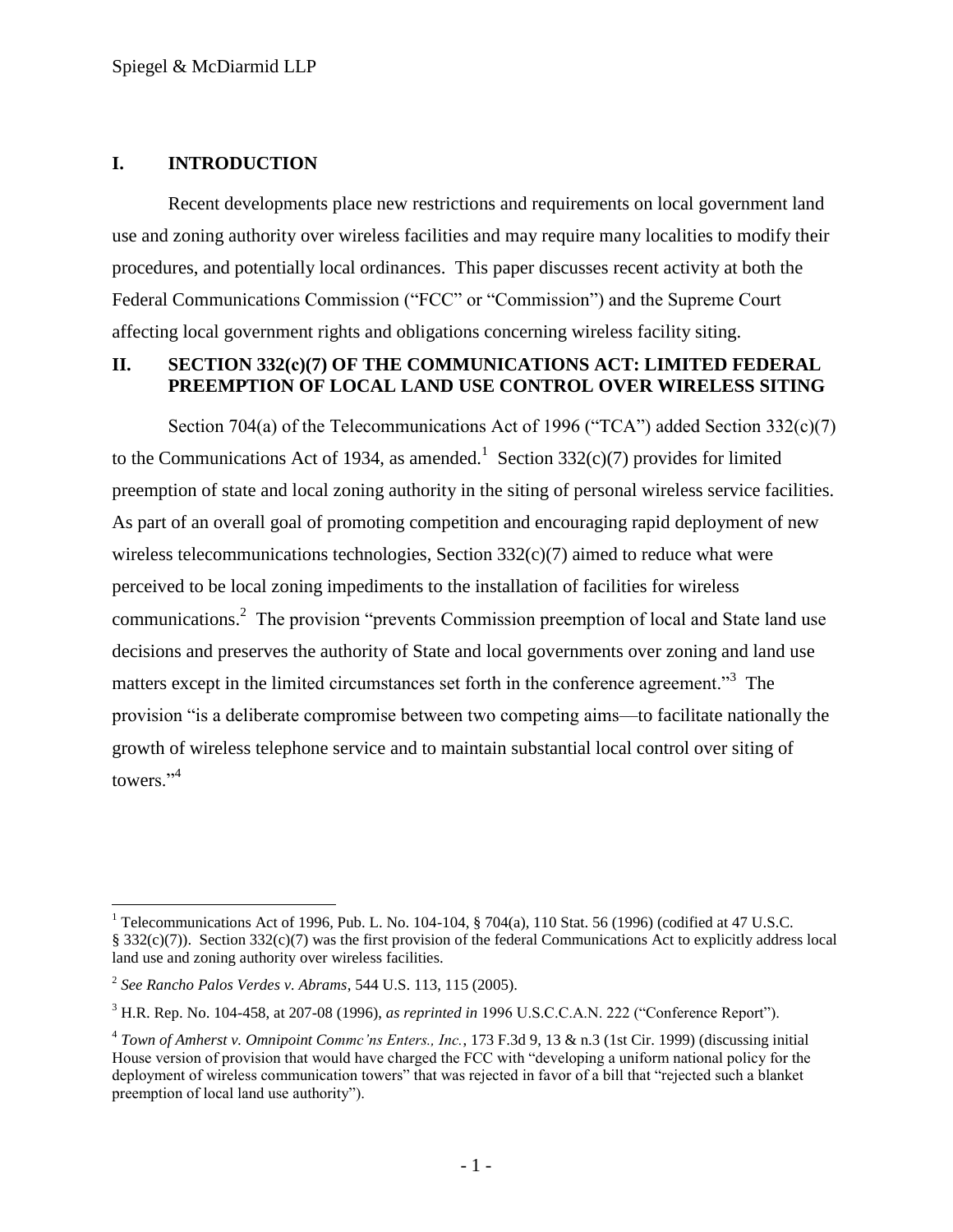The provisions of Section  $332(c)(7)(B)$  set limits on the general principle of the preservation of local authority established in Section  $332(c)(7)(A)$ .<sup>5</sup> The statute disallows unreasonable discrimination "among providers of functionally equivalent services" and local government actions that "prohibit or have the effect of prohibiting the provision of personal wireless services."<sup>7</sup> State or local governments may not regulate wireless facilities on the basis of the environmental effects of radio frequency emissions to the extent that a facility complies with FCC regulations on such emissions. $8$  State or local governments are also required to act on "any request for authorization to place, construct, or modify personal wireless service facilities within a reasonable period of time."<sup>9</sup> The statute requires denials to be in writing and supported by substantial evidence<sup>10</sup> and provides for expedited judicial review.<sup>11</sup>

# **A) FCC's 2009** *Shot Clock Order*

<span id="page-5-0"></span>For more than a decade after its 1996 enactment, interpretation and application of Section  $332(c)(7)$  was the province of the courts, just as Congress envisioned by including a specific court remedy in Section  $332(c)(7)(B)(v)$ . In 2008, however, CTIA – The Wireless Association filed a petition requesting the Commission to address, among other things, what constitutes a

9 47 U.S.C. § 332(c)(7)(B)(ii). *See* Section II(B), *infra*.

<sup>&</sup>lt;sup>5</sup> See Omnipoint Commc'ns, Inc. v. City of Huntington Beach, 738 F.3d 192, 196 (9th Cir. 2013) (concluding that the preemptive scope of Section 332(c)(7) is that "(1) it preempts local land use authorities' regulations if they violate the requirements of  $\S 332(c)(7)(B)(i)$  and (iv); and (2) it preempts local land use authorities' adjudicative decisions if the procedures for making such decisions do not meet the minimum requirements of  $\S 332(c)(7)(B)(ii)$  and (iii).").

<sup>6</sup> 47 U.S.C. § 332(c)(7)(B)(i)(I). *See AT&T Wireless PCS, Inc. v. City Council of Va. Beach*, 155 F.3d 423, 426-28 (4th Cir. 1998) (finding no unreasonable discrimination).

<sup>7</sup> 47 U.S.C. § 332(c)(7)(B)(i)(II). *See New Cingular Wireless PCS, LLC v. Fairfax Cnty. Bd. Of Supervisors,* 674 F.3d 270, 275-77 (4th Cir. 2012) (discussing what constitutes a prohibition under Section 332(c)(7)(B)(i)(II)); *APT Pittsburgh Ltd. P'ship v. Penn Twp. Butler Cnty.*, 196 F.3d 469, 480 (3d Cir. 1999).

<sup>8</sup> 47 U.S.C. § 332(c)(7)(B)(iv). *But see Sprint Spectrum L.P. v. Mills*, 283 F.3d 404, 420-21 (2nd Cir. 2002) (upholding governmental entity's lease provision addressing radiofrequency emissions).

 $^{10}$  47 U.S.C. § 332(c)(7)(B)(iii). *See* Conference Report at 208 ("The phrase 'substantial evidence contained in a written record' is the traditional standard used for judicial review of agency actions."). *See also MetroPCS, Inc. v. City and Cnty. of S.F.*, 400 F.3d 715, 721-23 (9th Cir. 2005) (discussing how different Courts of Appeal have interpreted the "in writing" requirement); *Sw. Bell Mobile Sys., Inc. v. Todd*, 244 F.3d 51, 58-59 (1st Cir. 2001) (describing substantial evidence standard).

<sup>11</sup> 47 U.S.C. § 332(c)(7)(B)(v). *See* Conference Report at 209 (noting that the party making the appeal may choose to seek judicial review in the appropriate Federal district court or a State court of competent jurisdiction). The Commission has solicited comment on appropriate remedies. Acceleration of Broadband Deployment by Improving Wireless Facilities Siting Policies, WT Docket No. 13-238, *Notice of Proposed Rulemaking*, FCC 13-122 (rel. Sept. 26, 2013), 28 FCC Rcd. 14, 238,  $\P$  162 (2013), 78 Fed. Reg. 73, 144 (2013) ("NPRM").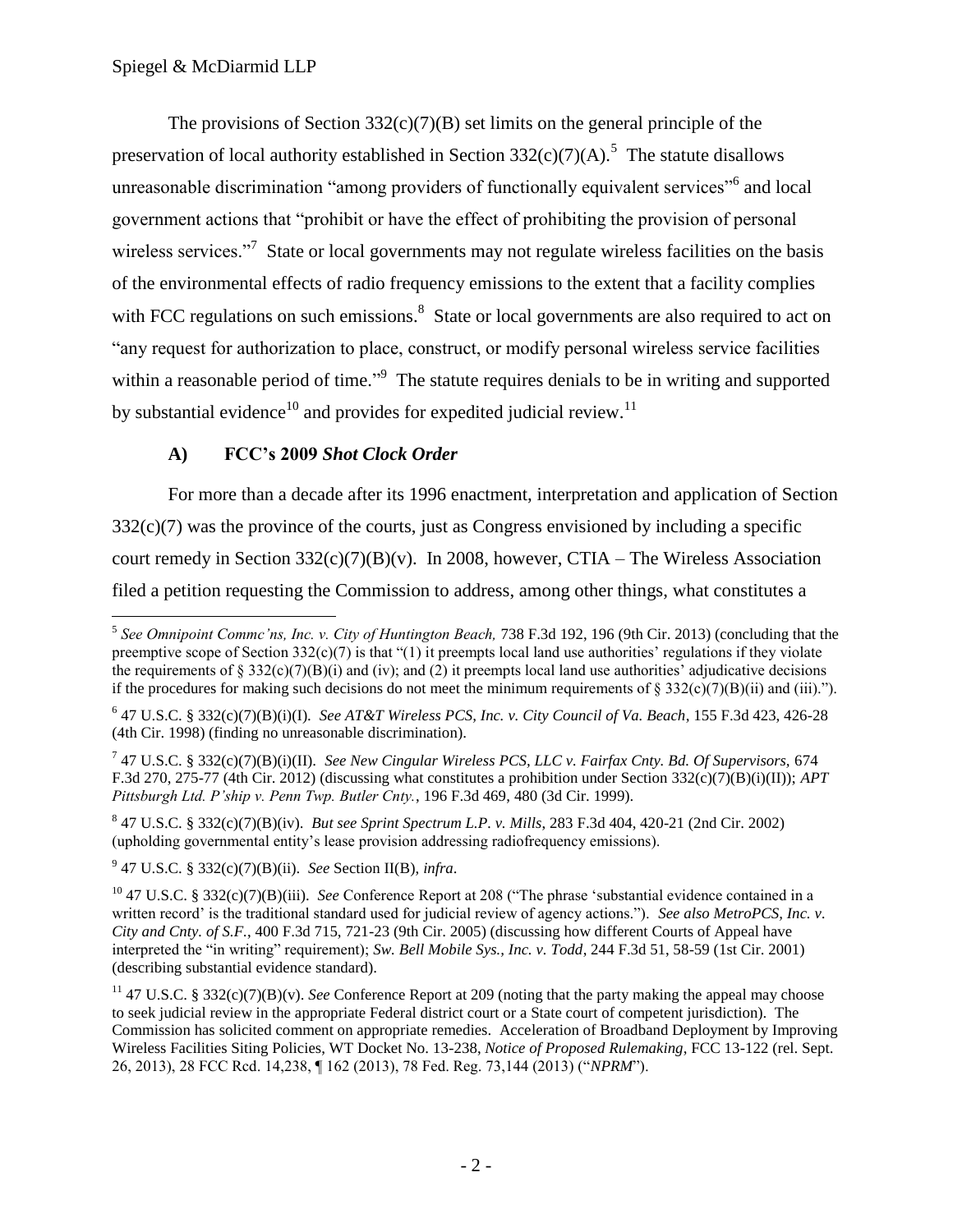"reasonable period of time" for the purpose of Section 332(c)(7)(B)(ii).<sup>12</sup> In response to the petition, the Commission defined what constitutes a "presumptively 'reasonable period of time' beyond which inaction on a personal wireless service facility siting application will be deemed a 'failure to act'" as 90 days for collocation applications, and 150 days for applications other than collocations.<sup>13</sup> These timeframes take into account whether applications are complete, and the local government must notify the applicant within 30 days if it finds an application to be incomplete.<sup>14</sup>

Several cities sought review of the *Shot Clock Order*.<sup>15</sup> The Fifth Circuit gave the Commission deference with respect to its exercise of authority to implement Section 332(c)(7).<sup>16</sup> The Fifth Circuit then rejected the cities' argument that the FCC's timeframes improperly place the burden on a state or local government, creating a "presumption *for* preemption," finding instead that this was not the effect of the presumptively reasonable time periods.<sup>17</sup> The court explained that a presumption in a civil proceeding operates according to a "bursting-bubble" theory of presumption, and "the *only* effect of a presumption is to shift the burden of producing evidence with regard to the presumed fact."<sup>18</sup> Applying this theory to the *Shot Clock Order*, the court stated:

> True, the wireless provider would likely be entitled to relief if it showed a state or local government's failure to comply with the time frames and the state or local government failed to introduce evidence demonstrating that its delay was reasonable despite its failure to comply. But, if the state or local government introduced

 $\overline{a}$ <sup>12</sup> Petition for Declaratory Ruling to Clarify Provisions of Section  $332(c)(7)(B)$  to Ensure Timely Siting Review and to Preempt Under Section 253 State and Local Ordinances that Classify All Wireless Siting Proposals as Requiring a Variance, WT Docket No. 08-165, Declaratory Ruling, 24 FCC Rcd. 13,994,  $\mathbb{I}$  2 (2009) ("Shot Clock Order"), *recon. denied*, 25 FCC Rcd. 11,157, *aff'd sub nom., City of Arlington v. FCC*, 668 F.3d 229 (5th Cir. 2012), *aff'd*, 133 S. Ct. 1863 (2013).

<sup>&</sup>lt;sup>13</sup> *Shot Clock Order*  $\P$  19. The Commission found that defining timeframes would lend clarity to Section 332(c)(7) and "ensur[e] that the point at which a State or local authority 'fails to act' is not left so ambiguous that it risks depriving a wireless siting applicant of its right to redress." *Id.* 141.

 $^{14}$  *Id.* ¶ 53.

<sup>&</sup>lt;sup>15</sup> *City of Arlington*, 668 F.3d at 236, *aff'd*, 133 S. Ct. at 1873 (considering whether "a court should apply *Chevron* to review an agency's determination of its own jurisdiction").

<sup>16</sup> *City of Arlington,* 668 F.3d at 254.

<sup>&</sup>lt;sup>17</sup> *Id.* at 256 (internal quotation marks omitted).

<sup>&</sup>lt;sup>18</sup> *Id.* (internal quotations marks and citations omitted).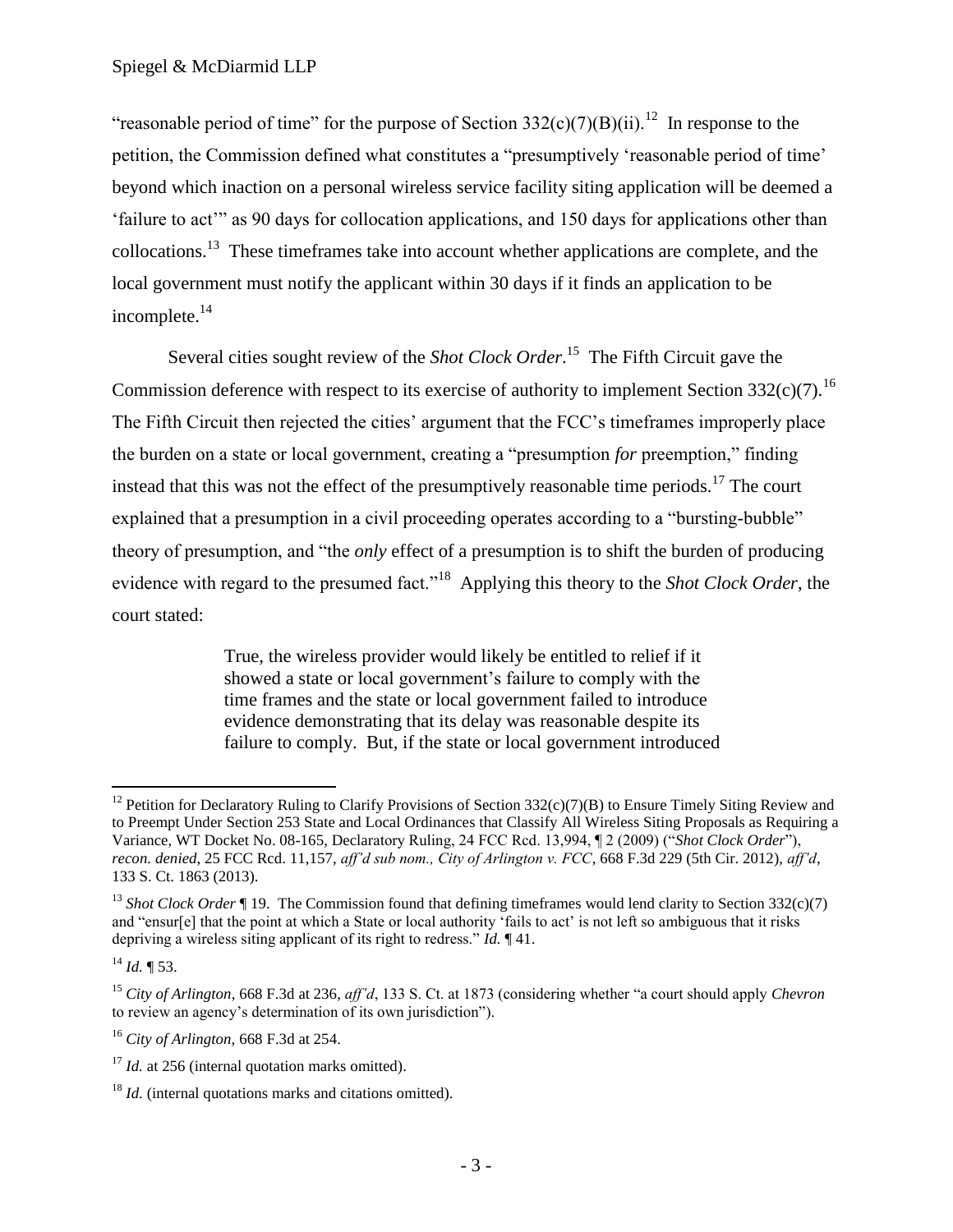evidence demonstrating that its delay was reasonable, a court would need to weigh that evidence against the length of the government's delay—as well as any other evidence of unreasonable delay that the wireless provider might submit—and determine whether the state or local government's actions were unreasonable under the circumstances.<sup>19</sup>

The state or local government must produce evidence challenging the presumed reasonableness of the FCC's "shot clock" period in a particular case, and then the presumption disappears, leaving the reviewing court to judge competing evidence.

The Supreme Court granted certiorari to review the Fifth Circuit's decision but affirmed the Fifth Circuit on *Chevron* grounds.<sup>20</sup>

# <span id="page-7-0"></span>**B) Revisiting 332(c)(7) Five Years After the** *Shot Clock Order***: The FCC's 2014**  *Wireless Siting Order*

On October 21, 2014, the Commission released a Report and Order in its wireless siting rulemaking proceeding.<sup>21</sup> This rulemaking addressed, among other things, the operation of Section 332(c)(7), five years after the FCC's *Shot Clock Order*. The Commission clarified several aspects of Section 332(c)(7), including: municipal property siting preferences, determinations that applications are complete, local moratoria, application of the *Shot Clock Order* to distributed antenna systems ("DAS") and small cell deployments, the definition of collocation, and remedies.

# 1. Preferences for Deployments on Municipal Property

<span id="page-7-1"></span>The Commission found that municipal property preferences are not *per se* discriminatory or otherwise a violation of Section 332(c)(7).<sup>22</sup> Any such violation would need to be argued on a case-by-case basis.<sup>23</sup>

<sup>23</sup> *Id.*

 $\overline{a}$ <sup>19</sup> *Id.* at 257.

<sup>20</sup> *City of Arlington,* 133 S. Ct. at 1873.

<sup>&</sup>lt;sup>21</sup> *In re* Acceleration of Broadband Deployment by Improving Wireless Facilities Siting Policies, WT Docket No. 13-258, *Report and Order*, FCC 14-153 (rel. Oct. 21, 2014), 29 FCC Rcd. 12,865, 80 Fed. Reg. 1238 (2015), http://transition.fcc.gov/Daily\_Releases/Daily\_Business/2014/db1021/FCC-14-153A1.pdf, (*"Wireless Siting Order"*), *on appeal sub nom. Montgomery Cnty. v. FCC*, No. 15-1240 (4th Cir. filed Mar. 6, 2015).

<sup>22</sup> *Id.* ¶ 280.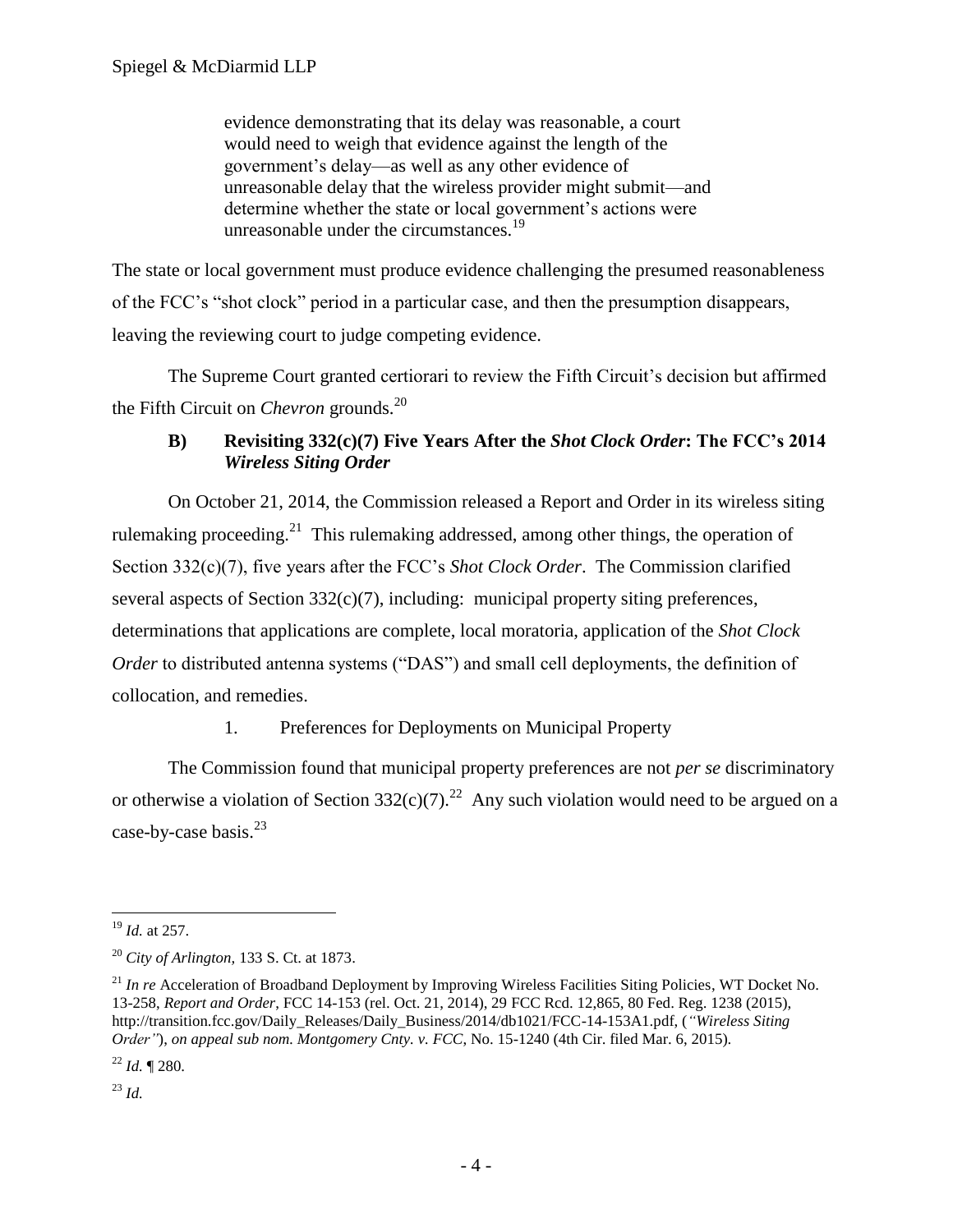#### 2. Application Completeness

<span id="page-8-0"></span>The Commission provided some guidance as to how local governments should handle incomplete wireless siting applications. The *Shot Clock Order*'s presumptively reasonable timeframe begins to run when the application is first submitted, not when it is deemed complete.<sup>24</sup> To toll the shot clock, any request by a locality for additional information must specify the city code provision, ordinance, application instruction, or otherwise publicly-stated procedures that require the information to be submitted.<sup>25</sup> Once an applicant submits additional information, the shot clock begins to run again; the reviewing authority has 10 days to notify the applicant that the additional submission did not complete the application.<sup>26</sup> Any subsequent determination by a locality that an application remains incomplete may be based only on the applicant's failure to supply the information that the locality requested within the first 30 days.<sup>27</sup>

## 3. Local Moratoria

<span id="page-8-1"></span>The Commission clarified that the presumptively reasonable timeframes of the *Shot Clock Order* run regardless of any applicable local moratorium on wireless siting applications.<sup>28</sup> Thus, local moratoria on siting applications to, for example, update applicable zoning regulations, do not stop the shot clock.

#### 4. Application to DAS and Small Cell Deployments

<span id="page-8-2"></span>The Commission found that the *Shot Clock Order'*s timeframes apply to DAS and small cell applications.<sup>29</sup> The Commission noted that some jurisdictions did not apply the shot clocks to these deployments and wanted to clarify this issue. If a deployment requires new poles,

 $\overline{a}$ *<sup>24</sup> Id*. ¶ 258.

<sup>25</sup> *Id.* ¶ 260. The *Shot Clock Order* required such requests to be made within 30 days.

<sup>26</sup> *Id.* ¶ 259.

<sup>27</sup> *Id.*

 $^{28}$  *Id.* ¶ 265.

<sup>&</sup>lt;sup>29</sup> *Id.*  $\P$  270 ("to the extent DAS or small-cell facilities, including third-party facilities such as neutral host DAS deployments, are or will be used for the provision of personal wireless services, their siting applications are subject to the same presumptively reasonable timeframes that apply to applications related to other personal wireless service facilities").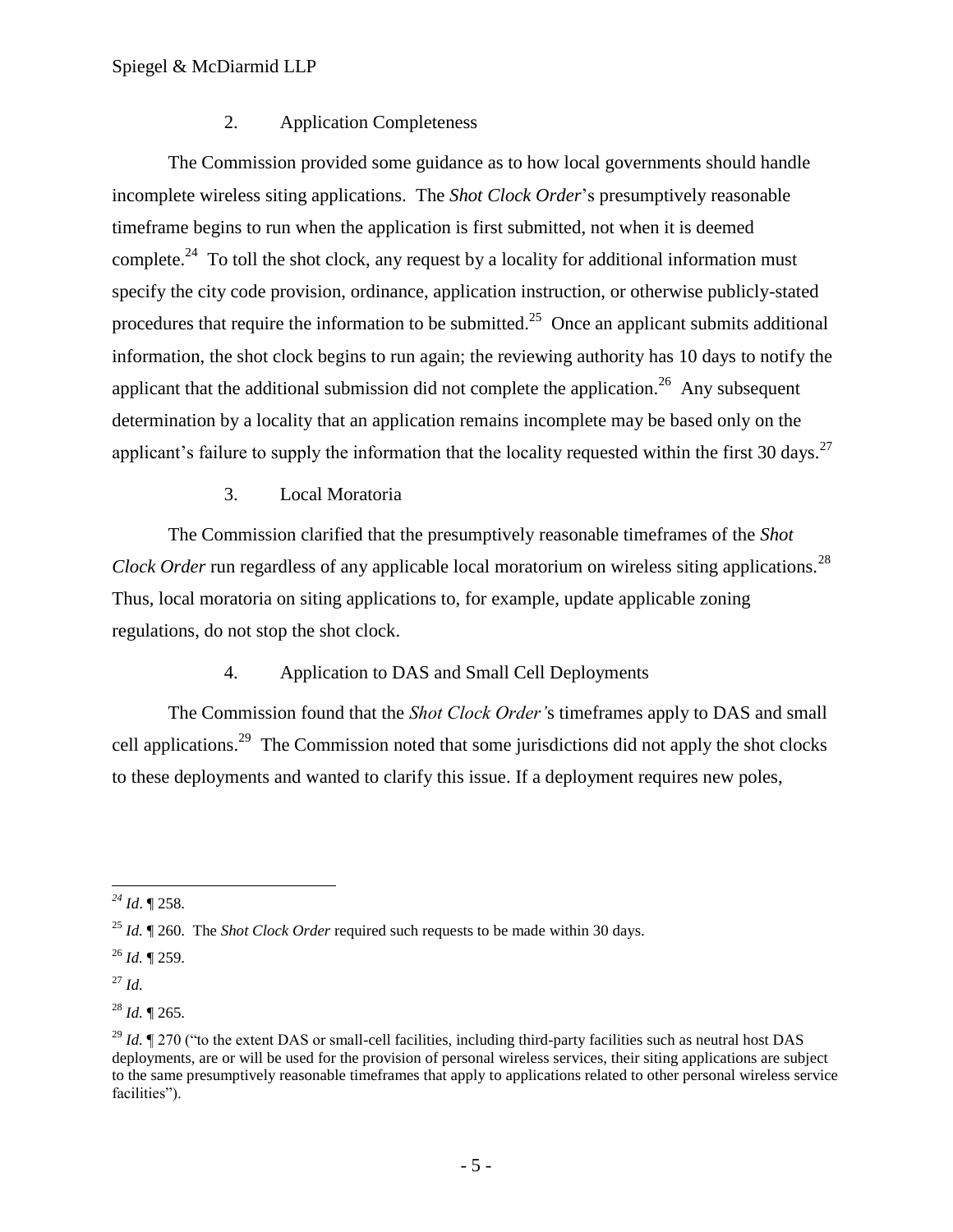however, that will be subject to the 150-day shot clock for new construction (not the 90-day collocation shot clock). $30$ 

#### 5. Definition of Collocation

<span id="page-9-0"></span>The Commission declined to make any changes or clarifications to the *Shot Clock*  Order's standard for determining what is a "collocation" subject to the 90-day shot clock.<sup>31</sup> The Commission also noted that some collocation applications that are covered by Section  $332(c)(7)$ are not "eligible facilities requests" for the purposes of Section  $6409(a)$  (discussed below), and there is a rationale for preserving distinct standards for the two provisions.<sup>32</sup>

6. Remedies

<span id="page-9-1"></span>The Commission declined to adopt a "deemed granted" remedy for state or local government failures to act within the Section  $332(c)(7)$  shot clocks.<sup>33</sup> However, the Commission did observe that absent some compelling need for additional time to review the application, it would be appropriate for a reviewing court to treat a locality's failure to comply with the presumptively reasonable shot clock as a "significant factor<sup>[]</sup> weighing in favor of such [injunctive] relief." $34$ 

## <span id="page-9-2"></span>**III. SECTION 6409(a) OF THE SPECTRUM ACT: A SHORT PROVISION WITH SIGNIFICANT CONSEQUENCES**

The Spectrum Act was enacted as part of the Middle Class Tax Relief and Job Creation Act of 2012. The Spectrum Act was generally intended to "advance wireless broadband service" for public safety and commercial purposes and provided for the creation of a broadband communications network (known as "FirstNet") for first responders, as recommended by the 9/11 Commission.<sup>35</sup> Section 6409(a) of the Spectrum Act provides, in pertinent part, that Section  $332(c)(7)$  notwithstanding, "a State or local government may not deny, and shall approve, any eligible facilities request for a modification of an existing wireless tower or base

- $31$  *Id.*  $\P$  276.
- <sup>32</sup> *Id.* ¶ 277.
- <sup>33</sup> *Id.* ¶ 284.
- <sup>34</sup> *Id.*

 $\overline{a}$ <sup>30</sup> *Id.* ¶ 272.

<sup>35</sup> H.R. Rep. No. 112-399, at 136 (2012), *as reprinted in* 2012 U.S.C.C.A.N. 186, 220.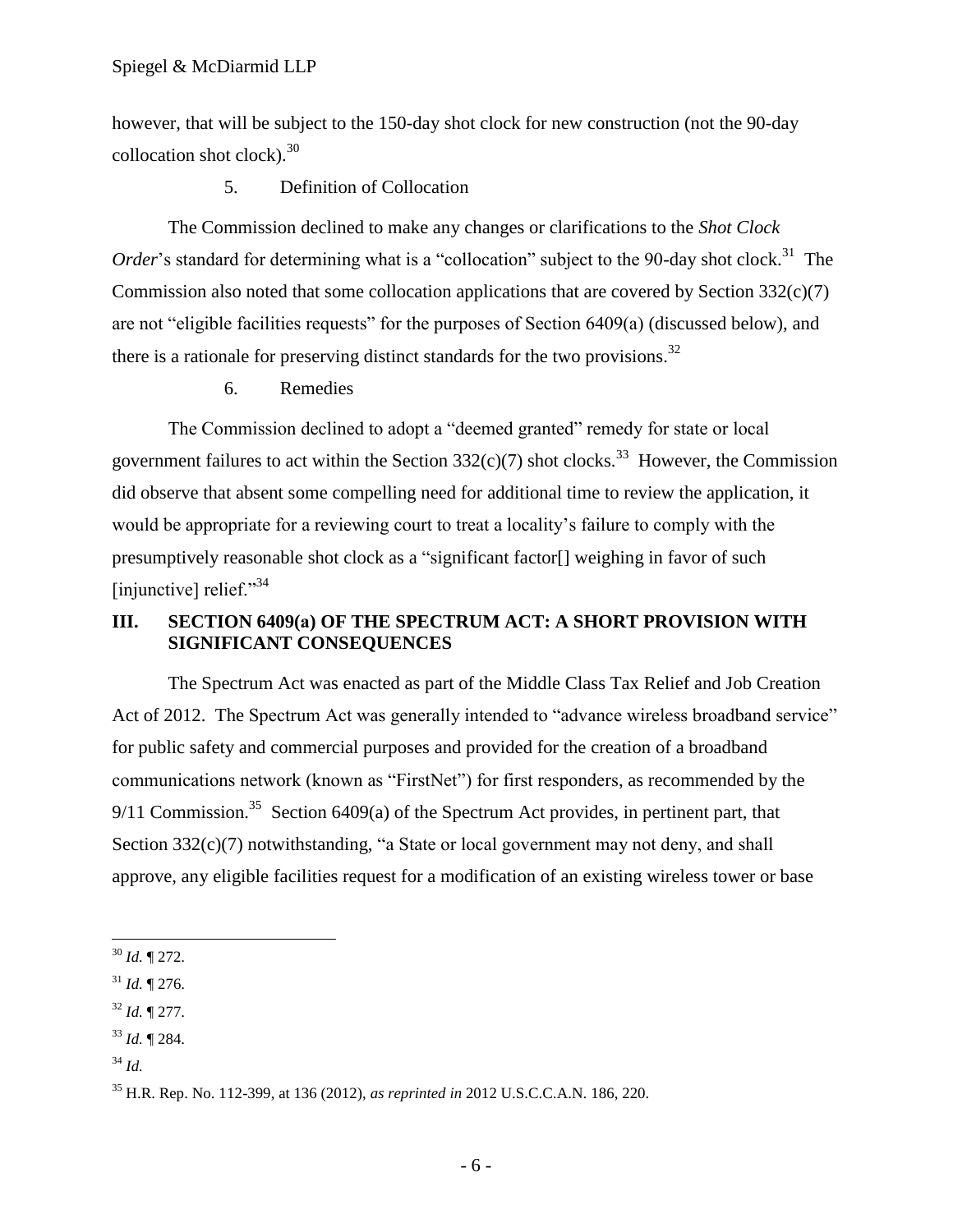station that does not substantially change the physical dimensions of such tower or base station."36

While Section 6409(a) has been in effect since its enactment in 2012, the language's ambiguity has led to different interpretations by industry and local governments about what it means. What is an "eligible facilities request"? What is a "substantial change to the physical dimensions of a tower or base station"? What is an "existing tower or base station"? By ordering local government to "approve" Section  $6409(a)$  applications, is Section  $6409(a)$  even constitutional? In September 2013, the Commission opened a rulemaking proceeding to, among other things, establish "rules clarifying the requirements of Section  $6409(a)$  to ensure that the benefits of a streamlined review process for collocations and other minor facility modifications are not unnecessarily delayed."<sup>37</sup>

In its January 2015 *Wireless Siting Order*, the Commission defined various terms in Section 6409(a), clarified Section 6409(a) application procedures, and decided whether Section 6409(a) applies to local governments as property owners and possible remedies.

#### **A) What Structures are Covered**

<span id="page-10-0"></span>By defining key terms in Section 6409(a), the Commission carved out the scope of covered "eligible facilities requests." The Commission generally interpreted terms in Section  $6409(a)$  broadly.

*Transmission equipment* means "any equipment that facilitates transmission for any Commission-licensed or authorized wireless communication service, including, but not limited to, radio transceivers, antennas and other relevant equipment associated with and necessary to their operation, including coaxial or fiber-optic cable, and regular and backup power supply.<sup>38</sup>

**Tower** includes "any structure built for the sole or primary purpose of supporting any Commission-licensed or authorized antennas and their associated facilities."<sup>39</sup> Base station is "the equipment and non-tower supporting structure at a fixed location that enable Commission-

<sup>36</sup> 47 U.S.C. § 1455(a).

<sup>37</sup> *NPRM* ¶ 95.

<sup>38</sup> *Wireless Siting Order* ¶ 160.

<sup>39</sup> *Id.* ¶ 166.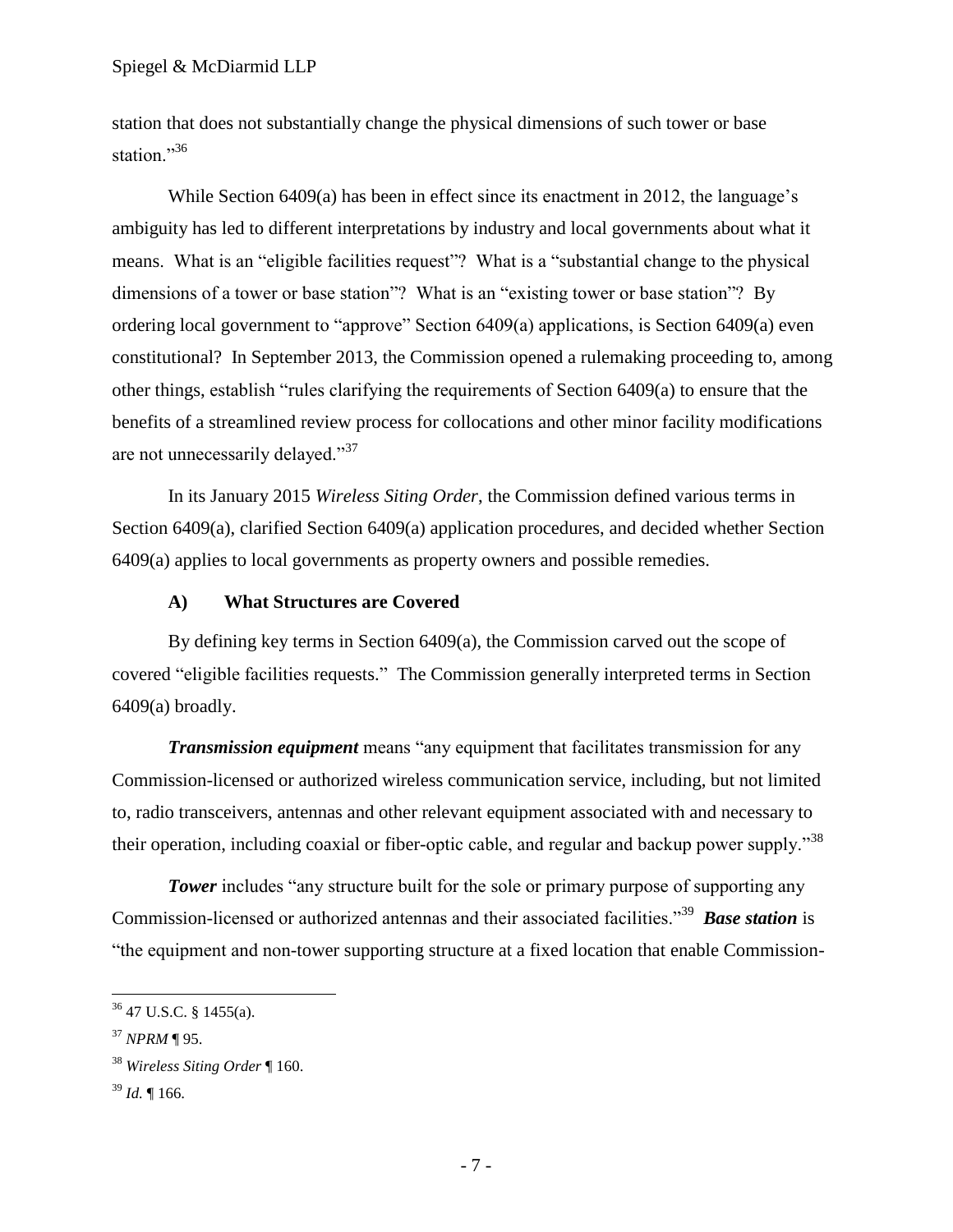licensed or authorized wireless communications between user equipment and a communications network" and includes any equipment associated with wireless communications service.<sup>40</sup> An *existing* base station is a structure supporting or housing, at the time of the application, an antenna, transceiver, or other associated equipment that constitutes part of a "base station," even if the particular structure was not built for the sole or primary purpose of providing such support.<sup>41</sup> This definition should preserve state and local authority to review the *first* base station deployment that would bring any non-tower support structure (such as a building, utility or light pole, or water tower) within the scope of Section  $6409(a)$ .<sup>42</sup>

*Collocation* means "the mounting or installation of transmission equipment on an eligible support structure for the purpose of transmitting and/or receiving radio frequency signals for communications purposes.<sup>343</sup> Eligible support structure means any structure that is a "tower" or "base station."<sup>44</sup> However, the definition of "collocation" does *not* "require local governments to approve deployments on anything that could house or support a component of a base station" but which does not currently do so.<sup>45</sup> *Eligible facilities request* includes "hardening through structural enhancement where such hardening is necessary for a covered collocation, replacement, or removal of transmission equipment, but does not include replacement of the underlying structure."<sup>46</sup> It also includes any "modification of an existing wireless tower or base station that involves' collocation, removal, or replacement of transmission equipment."<sup>47</sup>

#### <span id="page-11-0"></span>**B) What It Means to "Substantially Change the Physical Dimensions" of an Existing Wireless Tower or Base Station**

Although many local government commenters argued that what constitutes a "substantial" change in the physical dimensions" of an existing tower or base station should be a relative

<sup>44</sup> *Id.*

 $\overline{a}$ 

<sup>46</sup> *Id.* ¶ 180.

<sup>40</sup> *Id.* ¶ 167.

<sup>41</sup> *Id.* ¶ 168.

<sup>42</sup> *Id.* ¶ 174.

<sup>43</sup> *Id.* ¶ 178.

<sup>45</sup> *Id.* ¶ 179.

 $^{47}$  *Id.* Note, "replacement" only refers to the replacement of transmission equipment, not the replacement of an existing wireless tower or the support structure on which base station equipment is located. *Id.* ¶ 181.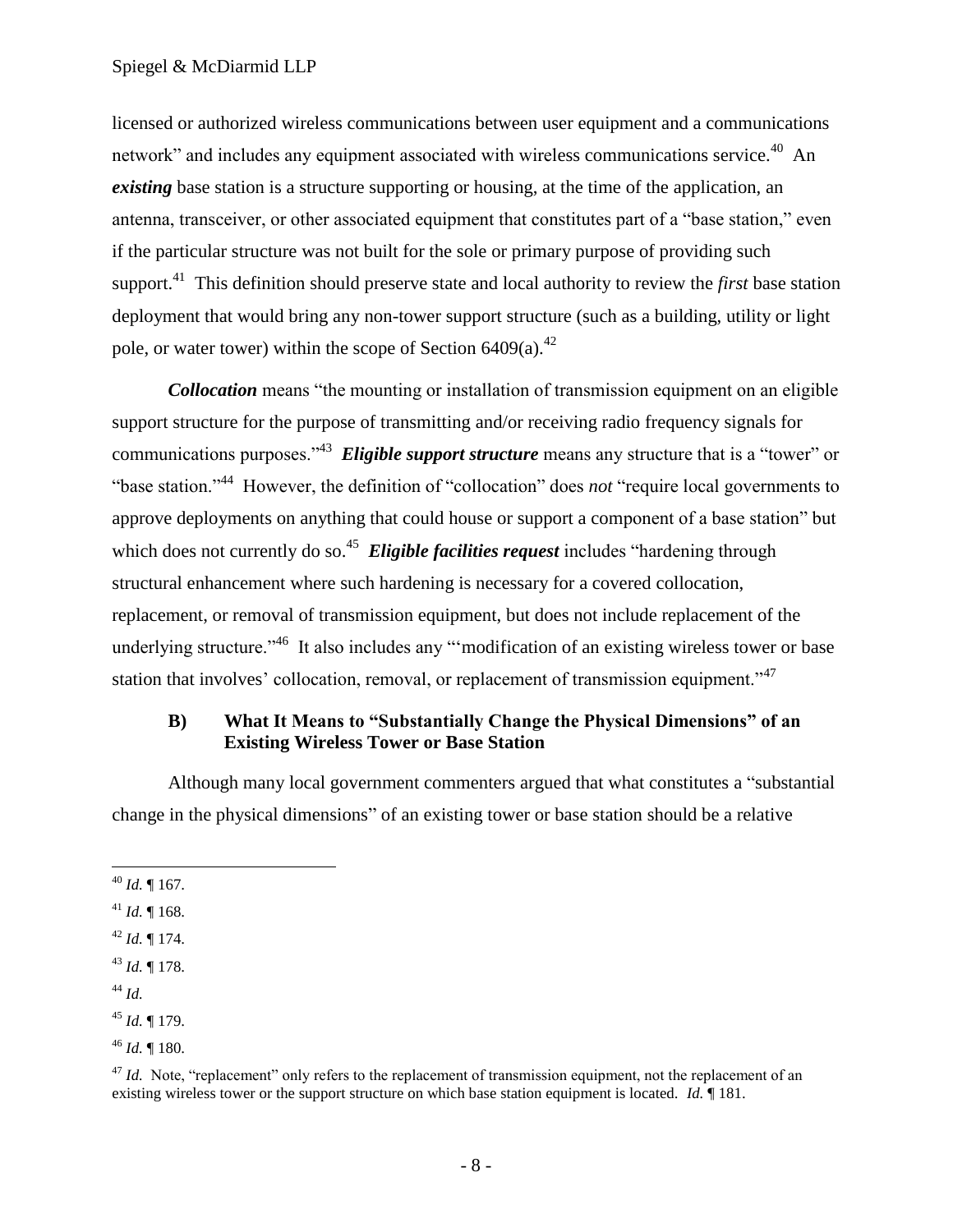concept based on surrounding context, the Commission decided that "substantial change" should be primarily an objective, quantifiable concept.

A modification *substantially changes the physical dimensions* of a tower or base station (and thus falls outside of Section  $6409(a)$ ) if it meets any of the following:<sup>48</sup>

- 1. For towers outside of public rights-of-way ("ROW"), it increases the height of the tower by more than 10% *or* by the height of one additional antenna array with separation from the nearest existing antenna not to exceed 20 feet, whichever is greater;
- 2. For towers in the ROW and all base stations, it increases the height of the tower or base station by more than 10% or 10 feet, whichever is greater;
- 3. For towers outside the ROW, it protrudes from the edge of the tower more than 20 feet, or more than the width of the tower structure at the level of the appurtenance, whichever is greater;
- 4. For towers in the ROW and all base stations, it protrudes from the edge of the structure more than 6 feet;
- 5. It involves installation of more than the standard number of new equipment cabinets for the technology involved, but not to exceed four cabinets;
- 6. It entails any excavation or deployment outside of the current site of the tower or base station:  $49$
- 7. It would defeat the existing concealment/camouflage elements of the tower or base station; or
- 8. It does not comply with conditions associated with the locality's prior zoning approval of construction or modification of the tower or base station, unless the non-compliance is due to an increase in height, increase in width, addition of cabinets, or new excavation that does not exceed the corresponding "substantial" change" thresholds.  $50$

In addition, "modifications of an existing tower or base station that occur after the passage of the Spectrum Act will not change the [pre-Spectrum Act] baseline for purposes of measuring

 $\overline{a}$ <sup>48</sup> *Id.* ¶ 188.

 $49$  For towers outside the ROW, "site" is defined as the current boundaries of the leased or owned property surrounding the tower and any access or utility easements currently related to the site. *Id.* ¶ 198. For other towers and all base stations, the "site" is further restricted to that area in proximity to the structure and to other transmission equipment already deployed on the ground. *Id.*

<sup>50</sup> *Id.* ¶ 187. Note, this is informed by, but has some differences from, the Collocation Agreement's definition of ―substantial increase in size.‖ *Id.* ¶¶ 190-93.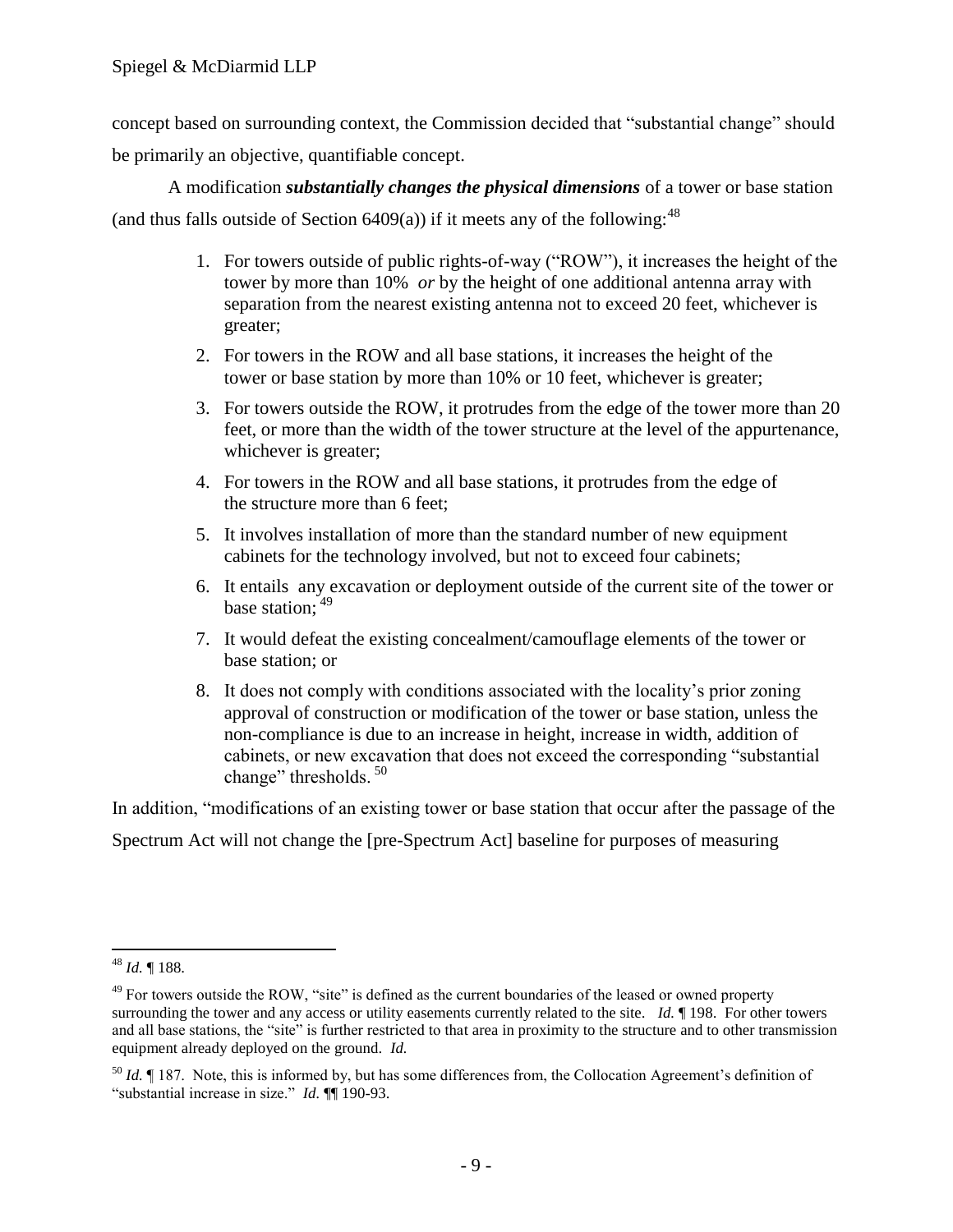substantial change."<sup>51</sup> Where the deployments will be separated horizontally (e.g., on a rooftop), changes in height should be measured from the original support structure.<sup>52</sup>

## <span id="page-13-0"></span>**C) Deadlines, Land Use Application Review, and the "Deemed Granted" Remedy**

The Commission also adopted rules in the *Wireless Siting Order* to structure local governments' review of applications for Section 6409(a) projects. It is important that local governments become familiar with these procedures so as to preserve the limited review processes that they are permitted to retain under Section 6409(a).

Local review must be finished within 60 days, including any review to determine whether an application is complete.<sup>53</sup> The only exceptions are where (a) there is mutual agreement to an extension of time, or (b) the locality informs the applicant within 30 days of the submission that the application is incomplete.<sup>54</sup>

If the locality determines that Section 6409(a) does not apply to a particular siting application, then the presumptively reasonable timeframe under the Section 332(c)(7) *Shot Clock Order* will begin to run from the issuance of the locality's decision that the application is not covered by Section 6409(a).<sup>55</sup> In cases where both provisions apply, Section 6409(a) governs.<sup>56</sup>

When informing a Section 6409(a) applicant that its application is incomplete, a local government may only require the applicant to provide documentation that is "reasonably related to determining whether the request meets the requirements of [Section 6409(a)].<sup>57</sup>

<sup>52</sup> *Id.* ¶ 188.

<sup>54</sup> *Id.* ¶ 217.

 $\overline{a}$ <sup>51</sup> *Id.* ¶ 197.

<sup>53</sup> *Id.* ¶ 215. The timeline continues to run regardless of any local moratoria. *Id.* ¶ 219.

<sup>55</sup> *Id.* ¶ 220.

<sup>56</sup> *Id.*

<sup>57</sup> *Id.* ¶ 214. Although the *Wireless Siting Order* is somewhat ambiguous on this point, the Commission stated that, when seeking further information on an incomplete application, a locality *cannot* require the wireless provider to furnish the locality with documentation proving the need for the proposed modification. *Id.*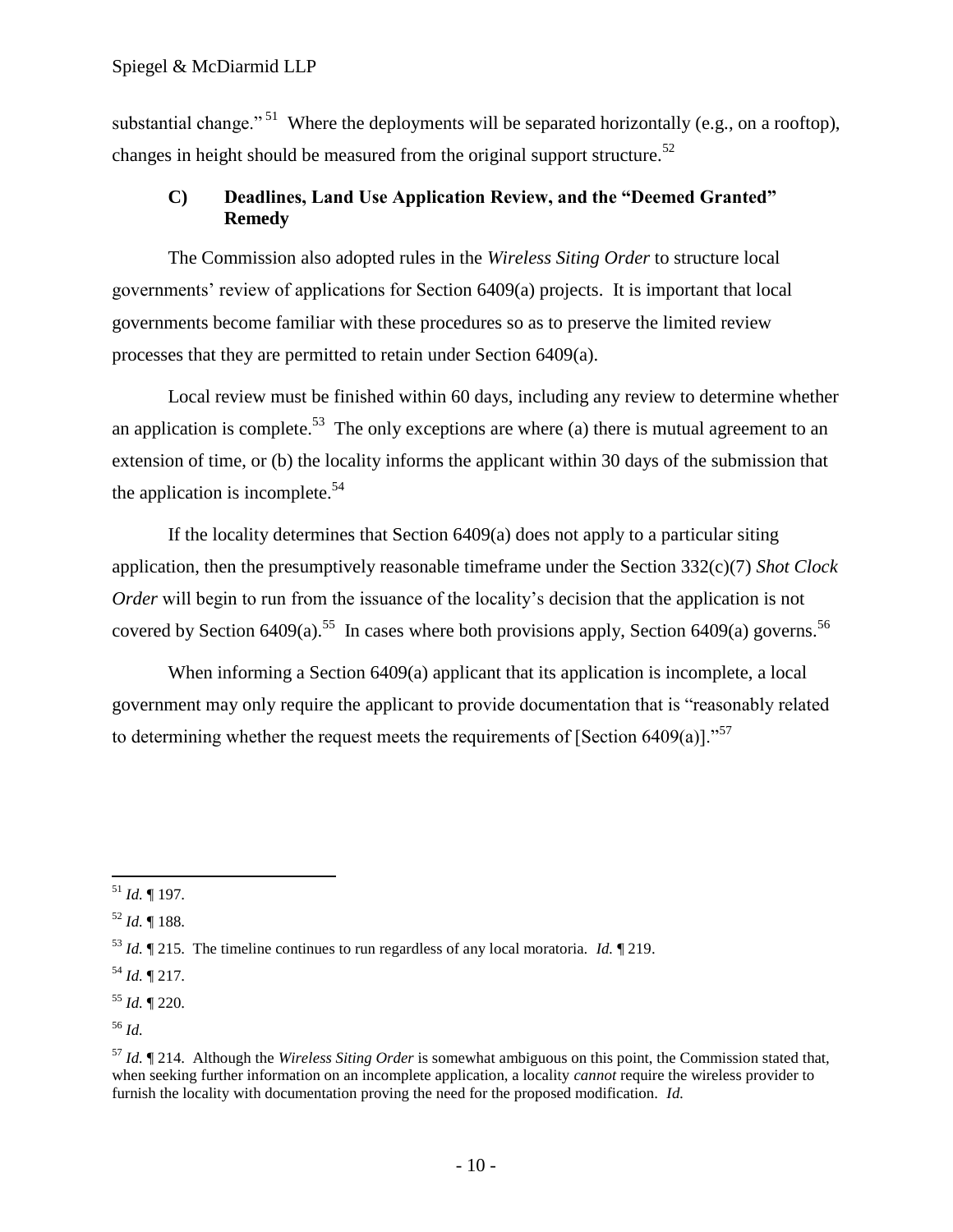A Section  $6409(a)$  request will be "deemed granted" if not approved within the  $60$ -day period, accounting for any tolling.<sup>58</sup> The deemed grant will not become effective, however, until the applicant notifies the locality that the application has been deemed granted.<sup>59</sup> A local government may challenge an applicant's written notification of a deemed grant in court.<sup>60</sup>

In approving a Section 6409(a) request, a local government may require the applicant to comply with "generally applicable building, structural, electrical, and safety codes or with other laws codifying objective standards reasonably related to health and safety."<sup>61</sup> Additionally, because of how the Commission defined "substantially change the physical dimensions," a local government may impose existing camouflage requirements on a Section 6409(a) request.

The Commission concluded that Section 6409(a) only applies to state and local governments acting in their role as land use regulators and *not* in their proprietary capacities.<sup>62</sup> The Commission declined to elaborate on the application of this principle to particular circumstances under Section 6409(a), noting that the Section  $332(c)(7)$  case law can provide guidance.<sup>63</sup> However, there is an open question around applications for collocations in the ROW because of the status of the ROW and the Commission's Section 6409(a) definitions for collocations in the ROW.

## <span id="page-14-0"></span>**IV. DENYING A WIRELESS APPLICATION UNDER SECTION 332(c)(7): WHAT LOCALITIES CAN AND CANNOT DO**

#### <span id="page-14-1"></span>**A) Section 332(c)(7) Restrictions**

1. Substantive Limitations

<span id="page-14-2"></span>Section  $332(c)(7)(B)$  places restrictions on the evidence on which a local government may rely in denying an application and the practical effects that a denial is permitted to have. Local governments may not regulate wireless facilities on the basis of environmental effects of

<sup>&</sup>lt;sup>58</sup> *Id.*  $\P$  216. Unlike the case with the Section 332(c)(7) shot clocks, a municipality may not rebut a claim of failure to act under Section 6409(a) by demonstrating that a longer review period was reasonable.

<sup>59</sup> *Id.* ¶ 226.

<sup>60</sup> *Id.* ¶ 231.

<sup>61</sup> *Id.* ¶ 202.

<sup>62</sup> *Id.* ¶ 239.

 $^{63}$  *Id.*  $\P$  240; *see, e.g., Sprint Spectrum L.P.,* 283 F.3d at 421 (Section 332(c)(7) does not apply to siting of wireless facilities on municipal property where government entity acts in a proprietary capacity).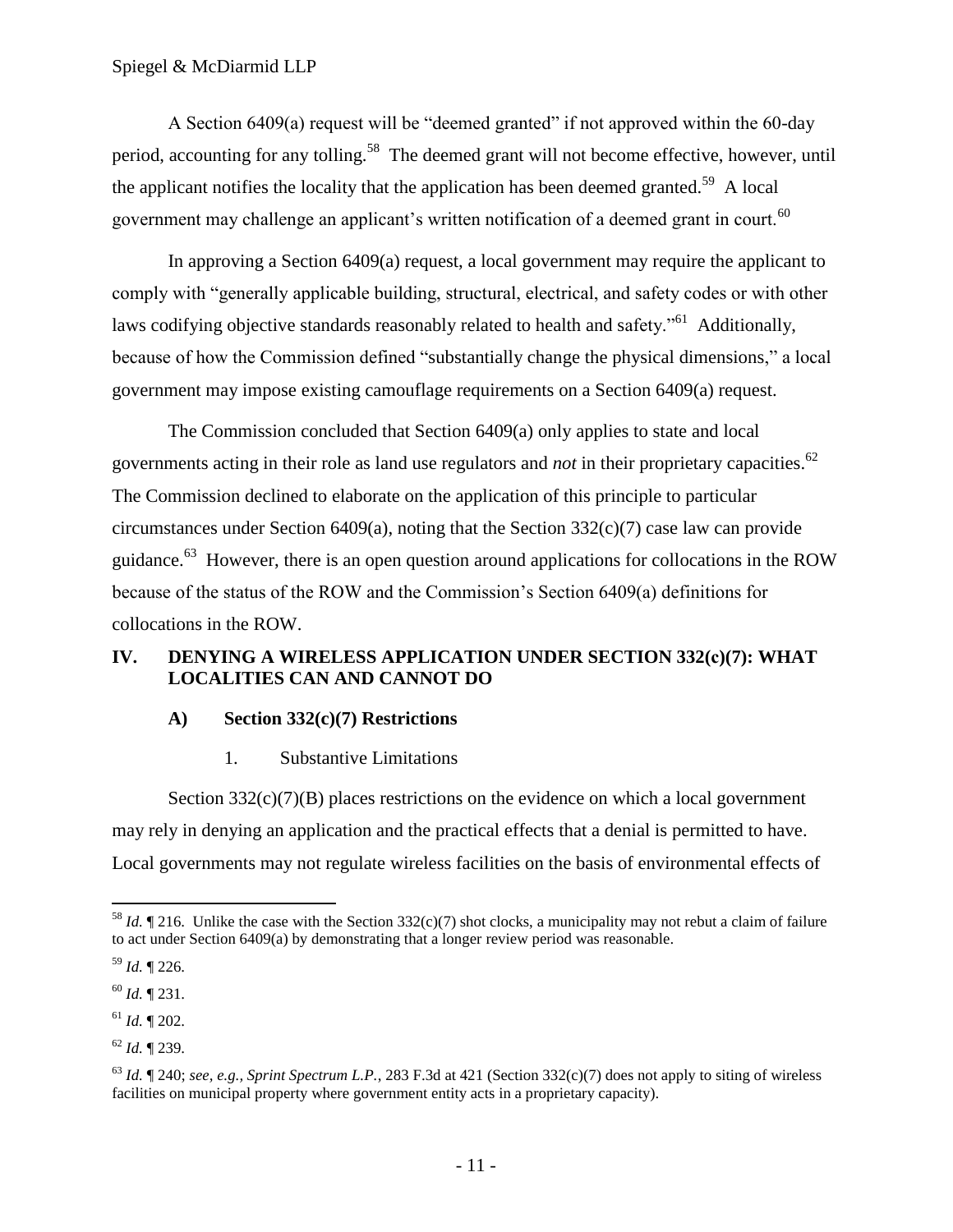radio frequency ("RF") emissions, so long as the facilities comply with FCC regulations concerning RF emissions.<sup>64</sup>

Additionally, a local government's regulation of the placement, construction, and modification of wireless facilities may not unreasonably discriminate among providers of functionally equivalent services.<sup>65</sup> Distinctions based on traditional zoning principles, such as aesthetic impact<sup>66</sup> or different zoning requirements in business districts and residential districts,  $67$ have been found acceptable. When an applicant is similarly situated to other, prior applicants and seeks approval for a structure that is as (if not less) intrusive as these prior towers in placement and impact, a denial may be unreasonably discriminatory.<sup>68</sup>

Wireless siting decisions also may not prohibit or have the effect of prohibiting the provision of personal wireless services.<sup>69</sup> A prohibition can be in the form of a general ban on new service providers or the denial of an application that will result in a significant gap in the applying provider's coverage.<sup>70</sup> The latter inquiry involves a two-pronged analysis: (1) the showing of a "significant gap" in service coverage, and  $(2)$  whether the proposal to fill this gap is the least intrusive means of doing so.<sup>71</sup> Some circuits require a showing that the manner in which an applicant proposes to fill the significant gap is "least intrusive on the values that the

 $64$  47 U.S.C. § 332(c)(7)(B)(iv). However, the FCC has recognized the need to balance a local government's interest in ensuring that facilities will comply with Commission rules on RF emissions with this prohibition. Procedures for Reviewing Requests for Relief From State and Local Regulations Pursuant to Section  $332(c)(7)(B)(v)$  of the Communications Act of 1934, WT Docket No. 97-192, *Report and Order* at 8-9, FCC 00-408 (rel. Nov. 17, 2010), 15 FCC Rcd. 22,821 (2000)[, https://apps.fcc.gov/edocs\\_public/attachmatch/FCC-00-408A1.pdf;](https://apps.fcc.gov/edocs_public/attachmatch/FCC-00-408A1.pdf) *see also New York SMSA Ltd. P'ship v. Town of Clarkstown*, 603 F. Supp. 2d 715 (S.D.N.Y. 2009), *aff'd*, 612 F.3d 97 (2nd Cir. 2010).

<sup>65</sup> 47 U.S.C. § 332(c)(7)(B)(i)(I).

<sup>66</sup> *T-Mobile Ne. LLC v. Fairfax Cnty. Bd. of Supervisors*, 672 F.3d 259 (4th Cir. 2012).

<sup>67</sup> *Omnipoint Commc'ns Enters. v. Zoning Hearing Bd. of Easttown Twp.*, 331 F.3d 386 (3d Cir. 2003), *cert. denied,*  540 U.S. 1108 (2004).

<sup>68</sup> *Global Tower, LLC v. Hamilton Twp.*, 897 F. Supp. 2d 237 (M.D. Pa. 2012).

 $69$  47 U.S.C. § 332(c)(7)(B)(i)(II).

<sup>70</sup> *MetroPCS, Inc.*, 400 F.3d at 730.

<sup>71</sup> *Id.* at 733-34.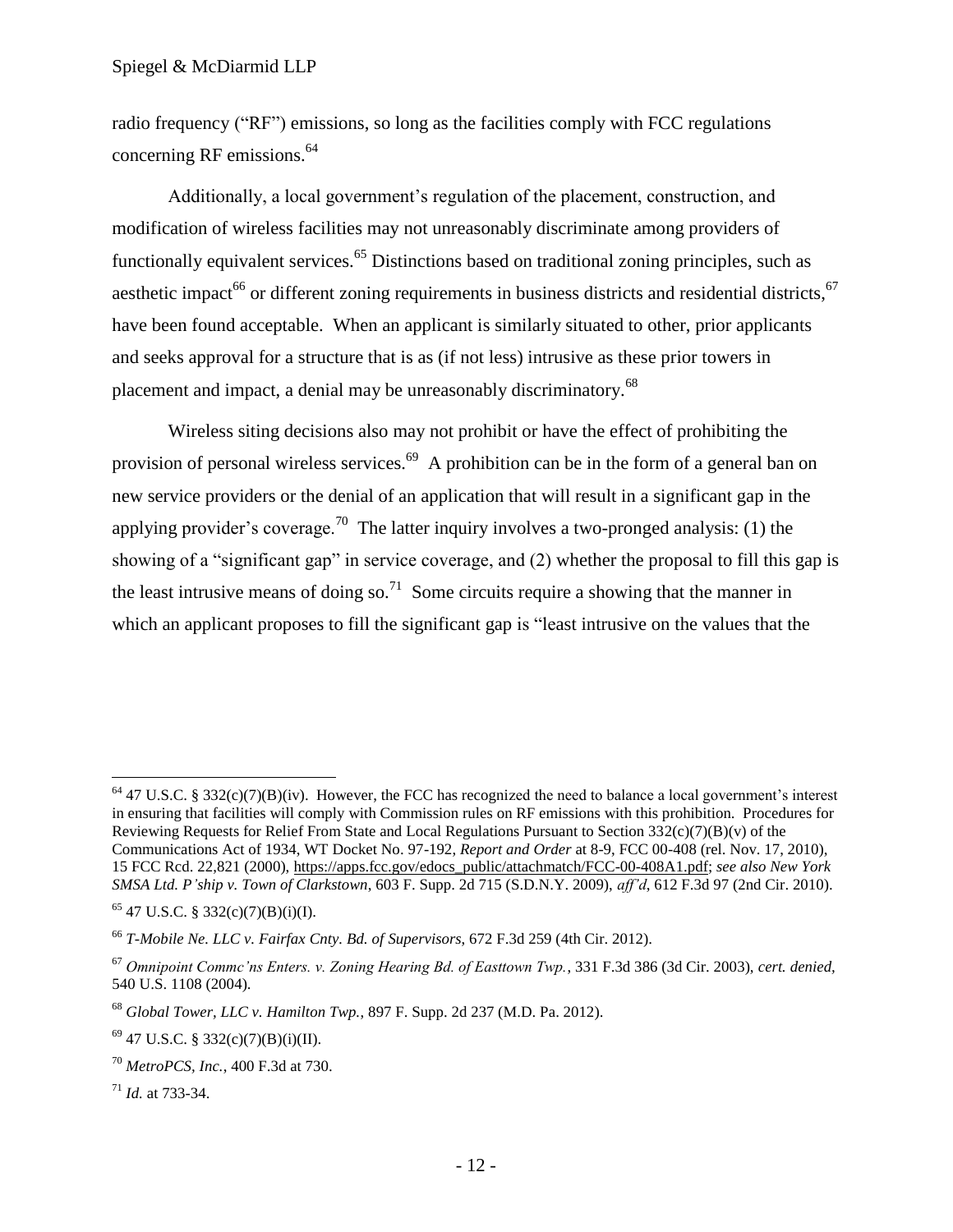denial sought to serve."<sup>72</sup> Other circuits require a showing that there are no alternative sites that would fill the gap.<sup>73</sup>

## 2. Procedural Requirements

<span id="page-16-0"></span>A local government's denial of a request to place, construct, or modify personal wireless service facilities must be "in writing and supported by substantial evidence contained in a written record.<sup>774</sup> The "substantial evidence" requirement is "more than a scintilla" but "less than a preponderance"—the same as the substantial evidence standard for review of administrative agency decisions.<sup>75</sup> The "in writing" requirement was interpreted by a recent Supreme Court decision and is discussed in detail in Section IV(B), *infra.* It essentially requires the inclusion of reasons along with the written denial—either as a single document or as a collection of contemporaneously available documents.

## 3. Non-Application to Municipal Property

<span id="page-16-1"></span>Preemption doctrines generally apply only to state regulation and not when a state owns and manages property.<sup>76</sup> Accordingly, courts have generally ruled that Section 332(c)(7) does not apply to local government actions or decisions relating to the siting of wireless facilities on municipal property. A related issue is whether ordinances or practices that incentivize wireless facility siting on municipal property (as opposed to neighboring private property) in some way run afoul of Section 332(c)(7).

The Ninth Circuit recently addressed the application of Section  $332(c)(7)$  to municipal property. In this case, T-Mobile and the City of Huntington Beach entered into lease agreements for the siting of wireless facilities in City parks.<sup>77</sup> The City Council then determined that

<sup>72</sup> *APT Pittsburgh Ltd. P'ship*, 196 F.3d at 480; *see also MetroPCS, Inc.,* 400 F.3d at 735; *Sprint Spectrum L.P. v. Willoth*, 176 F.3d 630 (2nd Cir. 1999).

<sup>73</sup> *Second Generation Props., L.P. v. Town of Pelham*, 313 F.3d 620 (1st Cir. 2002); *VoiceStream Minneapolis, Inc. v. St. Croix Cnty.*, 342 F.3d 818 (7th Cir. 2003).

 $^{74}$  47 U.S.C. § 332(c)(7)(B)(iii).

<sup>75</sup> *Cellular Tel. Co. v. Town of Oyster Bay*, 166 F.3d 490, 494 (2nd Cir. 1999); *see also Am. Tower Corp. v. City of San Diego*, 763 F.3d 1035, 1053 (9th Cir. 2014).

<sup>&</sup>lt;sup>76</sup> See Bldg. & Constr. Trades Council v. Associated Builders & Contractors, 507 U.S. 218, 226-27 (1993) ("When a State owns and manages property … it must interact with private participants in the marketplace. In doing so, the State is not subject to pre-emption by the [federal statute], because pre-emption doctrines apply only to state *regulation*.‖).

<sup>77</sup> *Omnipoint Commc'ns, Inc.,* 738 F.3d at 198.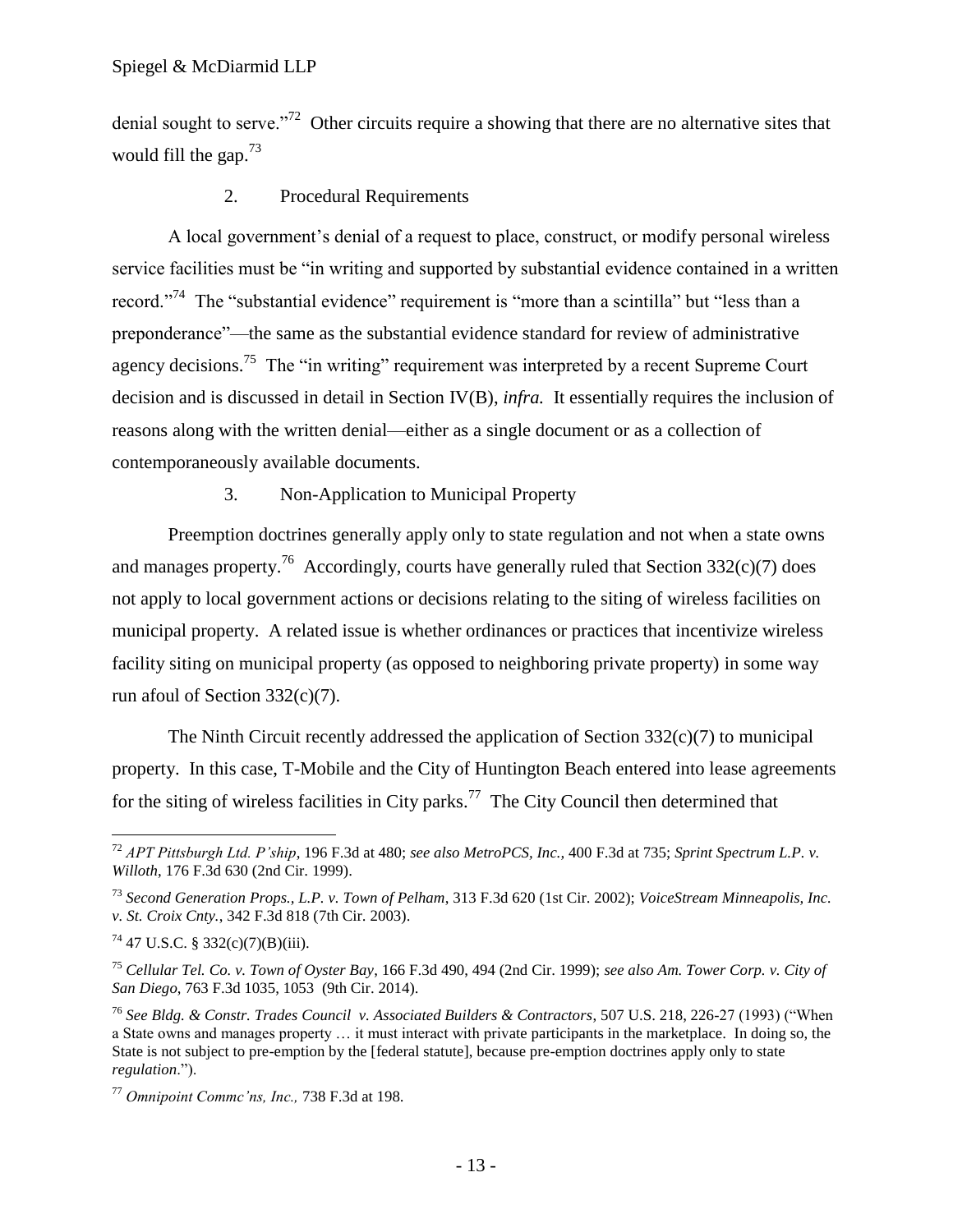notwithstanding T-Mobile's lease agreement with the City and valid land use and building permits, T-Mobile also had to obtain voter approval under a city charter measure that gave voters authority over construction on public lands.<sup>78</sup> T-Mobile sought relief in federal court, arguing that Section 332(c)(7) barred the application of the voter approval measure to the proposed project; the district court found that the measure, as applied to T-Mobile's wireless siting application, ran afoul of Section  $332(c)(7)$ , and remanded to the City, at which point the City followed Section 332(c)(7) procedures to revoke the permits.<sup>79</sup>

On appeal, the Ninth Circuit reversed. It determined that the city charter measure at issue ―is not the sort of local land use regulation or decision that is subject to the limitations of § 332(c)(7), but rather is a voter-enacted rule that the City may not lease or sell city-owned property for certain types of construction unless authorized by a majority of the electors."<sup>80</sup> Because the charter provision "simply provides a mechanism for the City, through the voters, to decide whether to allow construction on its own land,<sup>81</sup> it is not a form of local zoning or land use regulation to which Section  $332(c)(7)(B)$  applies. The court held: "By its terms, the TCA applies only to local zoning and land use decisions and does not address a municipality's property rights as a landowner."<sup>82</sup> As a rule dealing with the City's management of its own property, the measure was therefore outside the scope of Section 332(c)(7) preemption.

The Second Circuit has similarly found that Section  $332(c)(7)$  does not limit proprietary actions of a municipality and concluded that Congress intended Section 332(c)(7)'s preemption to be narrow and its preservation of local governmental authority to be broad.<sup>83</sup> Examining the language of the statute, the court observed that the preservation of local governmental "authority" in Section  $332(c)(7)(A)$  refers to "decisions," whereas the limitations on local authority in Section 332(c)(7)(B) language refer to "regulation."<sup>84</sup> These contrasting terms

<sup>82</sup> *Id.* at 201.

<sup>78</sup> *Id.* at 196, 198.

<sup>79</sup> *Id.* at 198-99.

<sup>80</sup> *Id.* at 199-200.

<sup>81</sup> *Id*. at 200.

<sup>83</sup> *Sprint Spectrum L.P.*, 283 F.3d at 420.

<sup>84</sup> *Id.*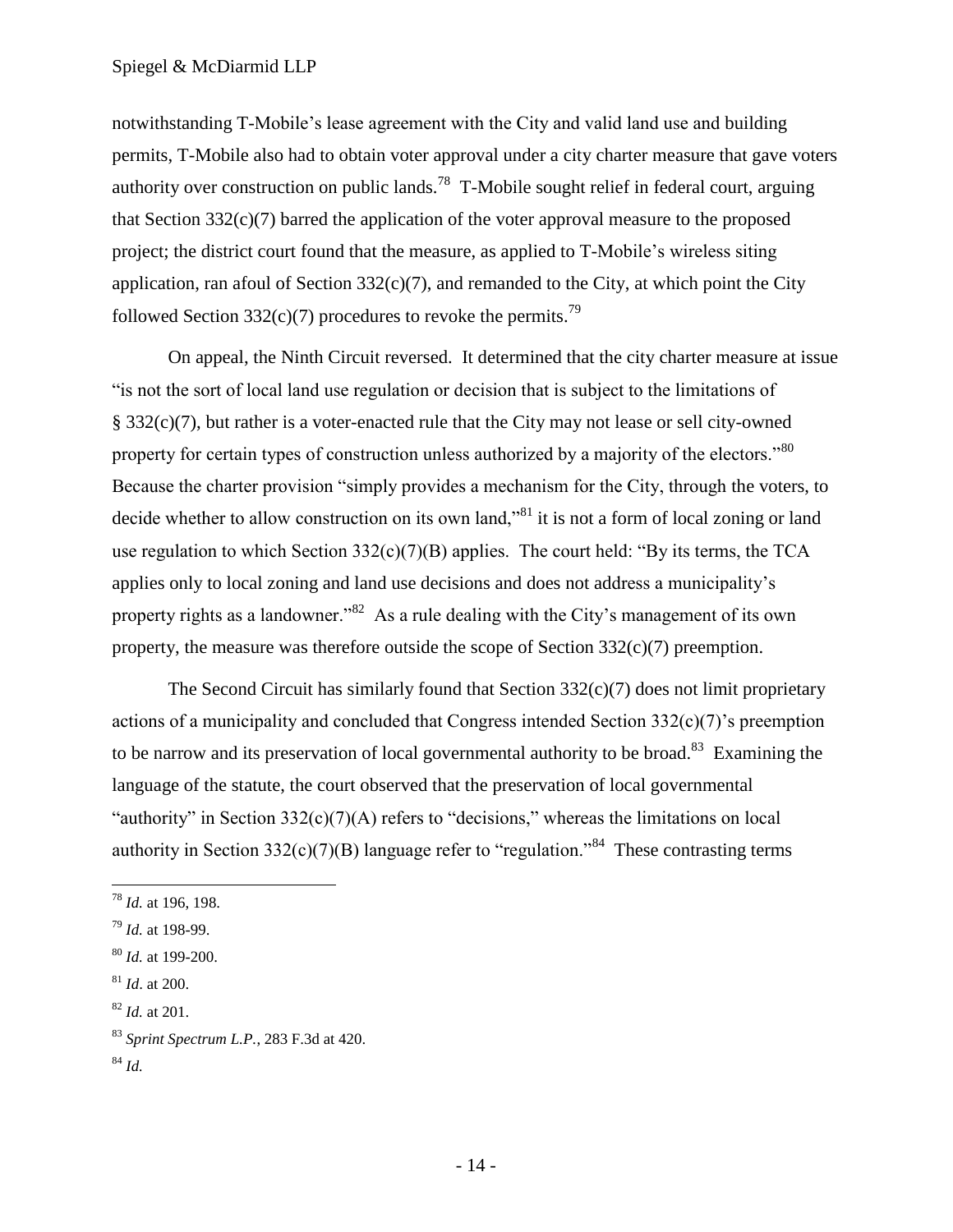highlight that the limitations of Section 332(c)(7)(B) apply to a different, and more limited, set of local government actions than what is covered, and preserved, in Section 332(c)(7)(A). The court also noted that a municipality or an instrumentality thereof—in this case a school district has "the same right in its proprietary capacity as [a private] property owner to refuse to lease" its property, and Section 332(c)(7) does not preempt a governmental body's right to refuse to lease its property.<sup>85</sup> Further, a public entity, just like a private party, is permitted to decline to lease its property except subject to agreed-upon conditions, and the party seeking a lease may look for other eligible sites if it does not accept those conditions.<sup>86</sup>

## **B)** *T-Mobile South, LLC v. City of Roswell*

<span id="page-18-0"></span>On January 14, 2015, the Supreme Court issued its decision in *T-Mobile South, LLC v. City of Roswell*. 87 This case has important implications for the procedures that local governments must follow in denying a wireless siting application under Section 332(c)(7).

#### 1. Background

 $\overline{a}$ 

<span id="page-18-1"></span>This case arose from the City's 2010 denial of T-Mobile's application to construct a cell tower. Following a public hearing to consider the application, the City sent T-Mobile a short letter notifying it of the denial and providing instructions for obtaining the written minutes of that hearing. T-Mobile filed suit challenging the City's decision in district court, and that court held that the City failed to satisfy the "in writing" requirement of 47 U.S.C.  $\frac{2}{3}$  332(c)(7)(B)(iii). After finding that the City failed to comply with the "in writing" requirement, the district court imposed the draconian remedy of granting an injunction requiring the City to grant T-Mobile's application. Both this harsh remedy, as well as the court's excessive focus on the "in writing" language (as opposed to the substantial evidence requirement or other substantive requirements of Section 332(c)(7)), marked this case as unusual.

<sup>85</sup> *Id.* at 421. *Accord Omnipoint Commc'ns Enters., L.P. v. Twp. of Nether Providence,* 232 F. Supp. 2d 430, 435 (E.D. Pa. 2002) ("T]he Township had no duty under the TCA to negotiate or ultimately to lease portions of municipal property to Omnipoint for the purpose of installing an antenna.").

<sup>&</sup>lt;sup>86</sup> *Sprint Spectrum L.P.*, 283 F.3d at 421 ("We see no indication that Congress meant the TCA to apply any different set of principles to a telecommunications company's negotiated agreement with a public property owner.").

<sup>87</sup> *T-Mobile S., LLC*, 135 S. Ct. 808. Oral argument recording and all briefs are available at [http://www.scotusblog.com/case-files/cases/t-mobile-south-llc-v-city-of-roswell/.](http://www.scotusblog.com/case-files/cases/t-mobile-south-llc-v-city-of-roswell/)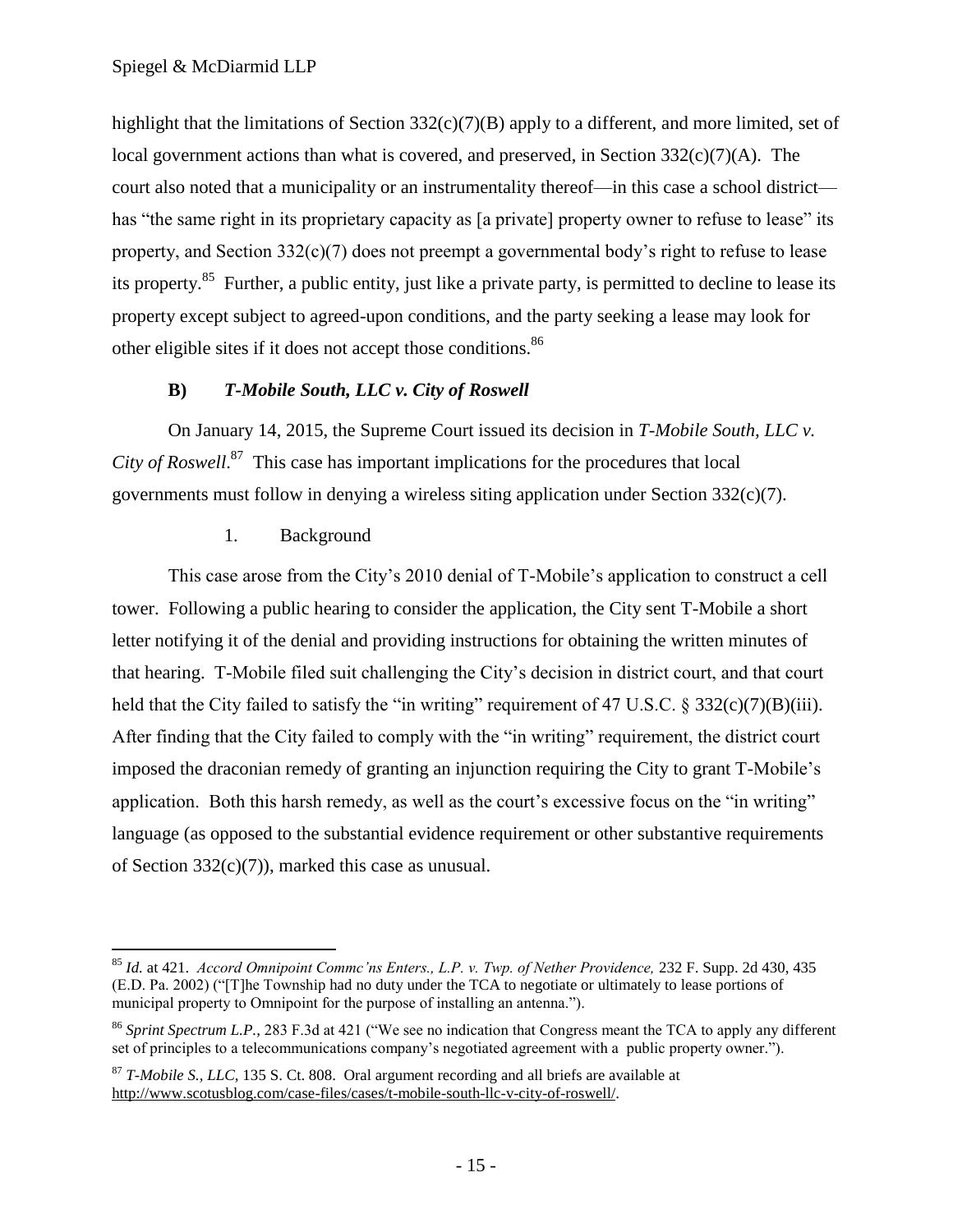The City appealed to the Eleventh Circuit, which reversed and remanded.<sup>88</sup> Citing its earlier decision in *T-Mobile South, LLC v. City of Milton*, 728 F.3d 1274 (11th Cir. 2013), the court found that the collection of documents available to T-Mobile—the City Council meeting minutes, the transcript of the meeting, and the denial letter—satisfied the "in writing" requirement. The Eleventh Circuit sent the case back to the district court to consider T-Mobile's merits challenges.

T-Mobile sought *certiorari* on the "in writing" requirement issue, which the Court granted. Arguments were held in November 2014.

2. The Court's Decision

<span id="page-19-0"></span>In a  $6-3$  split, $89$  the Court reversed the Eleventh Circuit and held that, to enable meaningful judicial review, a locality must provide reasons for denying a wireless siting application, but that these reasons may be contained in a document separate from the written denial. Thus, all members of the Court disagreed with T-Mobile's argument that the reasons for a locality's decision must be set forth in the document denying a wireless provider's application (thus resolving a circuit split in favor of the City). The Court also held, however, that if the reasons for a locality's decision are not contained in a decision denying the application but are instead supplied by an accompanying document (or collection of documents), such as council meeting minutes, that document must be "essentially contemporaneously" available with the denial letter.

This "contemporaneous" requirement was the position urged by the Solicitor General as *amicus curiae*, although it had no bearing on the facts of this case. That is, T-Mobile did not allege that the City's minutes, which were available 26 days after the written denial and 4 days before the expiration of T-Mobile's time to seek judicial review under Section 332(c)(7), frustrated its efforts to seek judicial review.

As Chief Justice Roberts pointed out in his dissent (joined by Justices Ginsburg and Thomas)—and as local government *amici* argued in support of the City—a reviewing court does

<sup>88</sup> *T-Mobile S., LLC v. City of Roswell,* 731 F.3d 1213 (11th Cir. 2013).

<sup>&</sup>lt;sup>89</sup> Justice Sotomayor authored the majority opinion, joined by Justices Scalia, Kennedy, Breyer, Alito, and Kagan. Justice Alito filed a concurring opinion. Chief Justice Roberts filed a dissenting opinion in which Justice Ginsburg joined, and Justice Thomas joined as to one part. Justice Thomas also filed a separate dissenting opinion.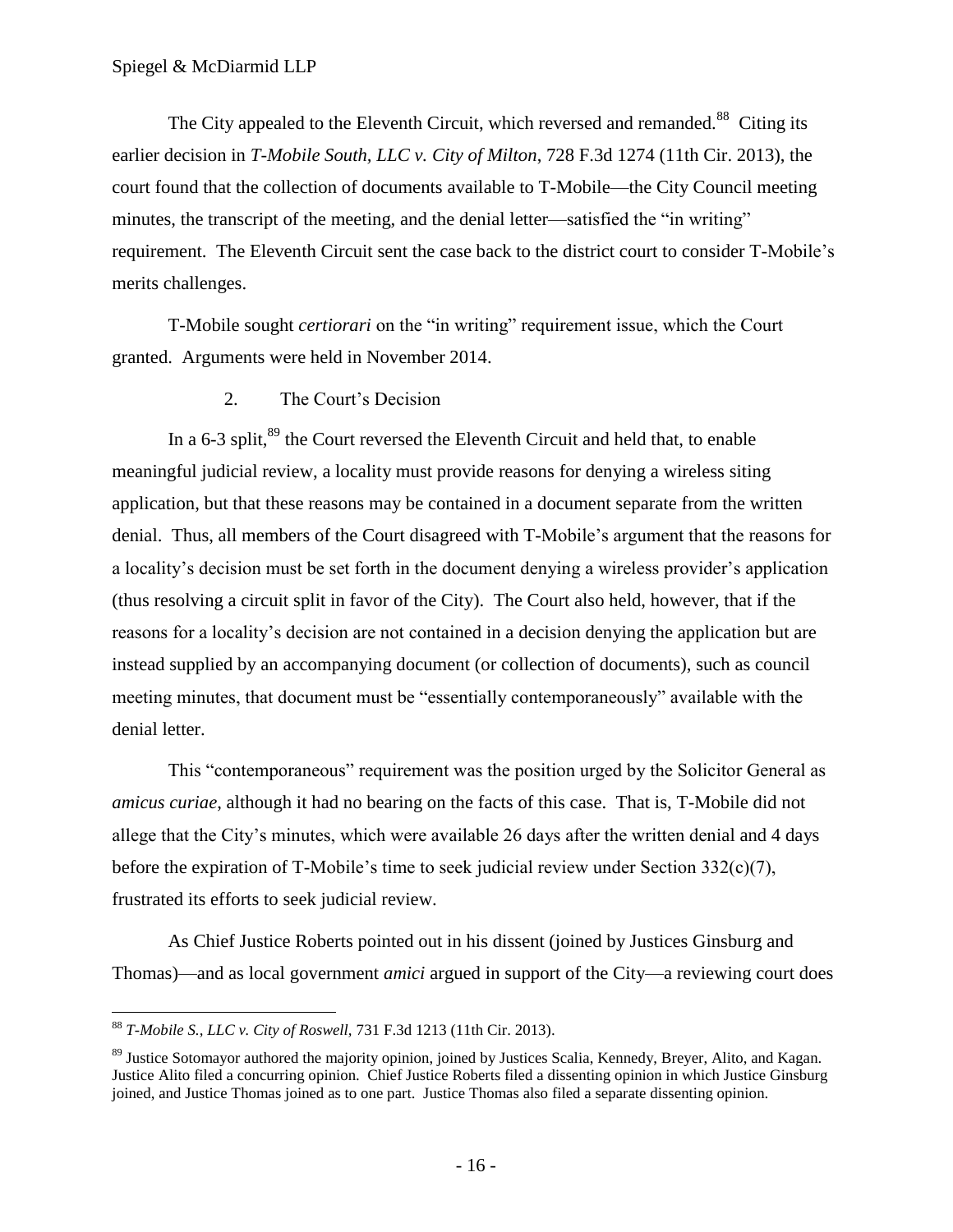#### Spiegel & McDiarmid LLP

not need contemporaneous reasons in order to carry out substantial evidence review, and that issue was not even raised in the courts below. Further, the dissent noted the lack of harm to providers: "cell service providers are not Mom and Pop operations. As this case illustrates, they participate extensively in the local government proceedings, and do not have to make lastsecond, uninformed decisions on whether to seek review."<sup>90</sup> The Chief Justice (joined in relevant part by Justice Ginsburg) would have found that Section 332(c)(7) requires nothing more than "a written document that communicates the town's denial" and would thus have affirmed the Eleventh Circuit's decision to remand to the district court for consideration on the merits.<sup>91</sup>

Justice Thomas wrote a separate dissent. He shared the Chief Justice's "concern about the Court's eagerness to reach beyond the bounds of the present dispute" in creating the "contemporaneously available" requirement.<sup>92</sup> Justice Thomas would afford municipalities "at least as much respect as a federal agency" in this case, and criticized the Court majority's treatment of municipalities as "conscripts in 'the national bureaucratic army.'"<sup>93</sup>

The Court remanded the case to the Eleventh Circuit for further proceedings consistent with its opinion. Collectively, the Court's opinions left the City room to argue on remand that its failure to comply with the newly-minted "contemporaneously available" requirement was harmless error, and that therefore the case should be remanded to the district court to consider only T-Mobile's merits arguments. (That, of course, was what the Eleventh Circuit had ordered in the first place.)

The Supreme Court majority opinion stated, "We do not consider questions regarding the applicability of principles of harmless error or questions of remedy, and leave those for the Eleventh Circuit to address on remand."<sup>94</sup> And Justice Alito wrote a separate concurrence in which he first emphasized that there was no "opinion-writing requirement" in Section  $332(c)(7)$ ,

<sup>90</sup> *T-Mobile S., LLC*, 135 S. Ct. at 820 (Roberts, C.J., dissenting).

 $91$  *Id.* at 821 (Roberts, C.J., dissenting).

 $92$  *Id.* at 823 (Thomas, J., dissenting).

 $^{93}$  *Id.* at 824 (Thomas, J., dissenting).

<sup>94</sup> *Id.* at 819.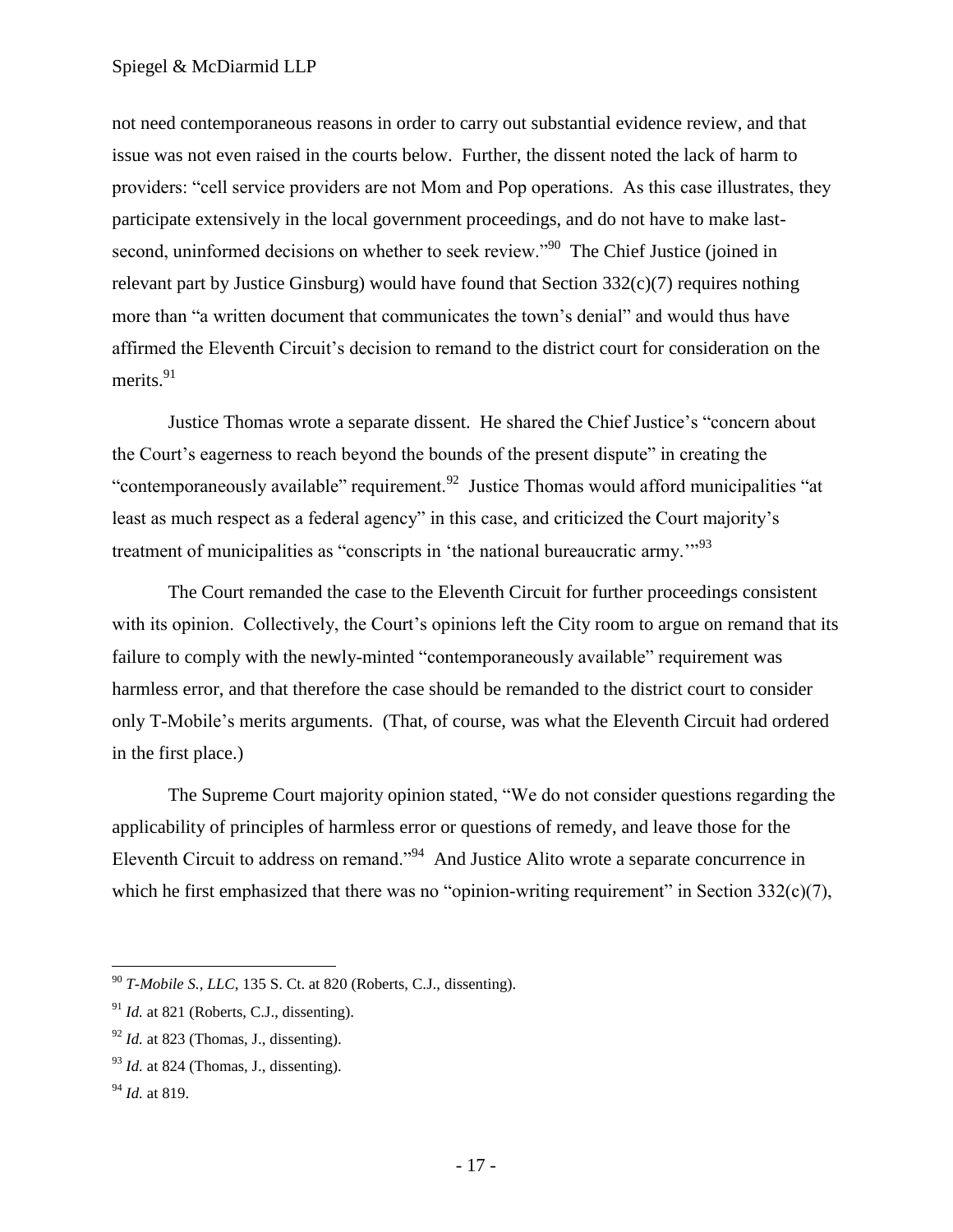and then went on to stress the availability of the harmless error doctrine to the City on remand.<sup>95</sup> He wrote: "I have trouble believing that T-Mobile South, LLC—which actively participated in the decisionmaking process, including going so far as to transcribe the public hearing—was prejudiced by the city of Roswell's delay in providing a copy of the minutes."<sup>96</sup> He concluded by emphasizing that nothing in the Court's opinion should be taken to mean that "when a locality" has erred, the inevitable remedy is that a tower must be built."<sup>97</sup>

On remand, the Eleventh Circuit remanded to the district court to consider the "harmless" error" question, whether the City had otherwise violated Section  $332(c)(7)$ , and what the appropriate remedy was (if any violation was not harmless).  $98$ 

3. Summary

<span id="page-21-0"></span>The "contemporaneously available" requirement was not an issue on the facts of *Roswell*, but it is now law, and local governments should be aware of it and alter their practices accordingly. One hopes that compliance with the requirement will not require substantial additional effort or expense, and that the post-*Roswell* world will be relatively easy for local governments to adapt to. As the Chief Justice observed in dissent, "At the end of the day, the impact on cities and towns across the Nation should be small, although the new unwritten ['contemporaneously available'] requirement could be a trap for the unwary hamlet or two."<sup>99</sup>

Wireless providers, on the other hand, may not like the new normal. With local governments delaying written decisions until the reasons are prepared—either in a separate written decision or in meeting minutes/transcripts—the likely result is that a wireless provider will now have to wait longer after a council vote denying its application before it can go to court. The written denial—not a vote at a meeting—constitutes the "final action" on which judicial review is available. For many wireless siting applications, *Roswell* may ultimately serve to (1) prompt localities to provide more thorough reasoning for their denials, and (2) require wireless providers to cool their litigation heels while the locality is doing so.

 $\overline{a}$ <sup>95</sup> *Id.* (Alito, J., concurring).

<sup>&</sup>lt;sup>96</sup> *Id.* (Alito, J., concurring).

 $^{97}$  *Id.* (Alito, J., concurring).

<sup>98</sup> *T-Mobile S., LLC v. City of Roswell*, No. 12-12250-BB (11th Cir. Mar. 2, 2015).

<sup>99</sup> *T-Mobile S., LLC,* 135 S. Ct. at 823 (Roberts, C.J., dissenting).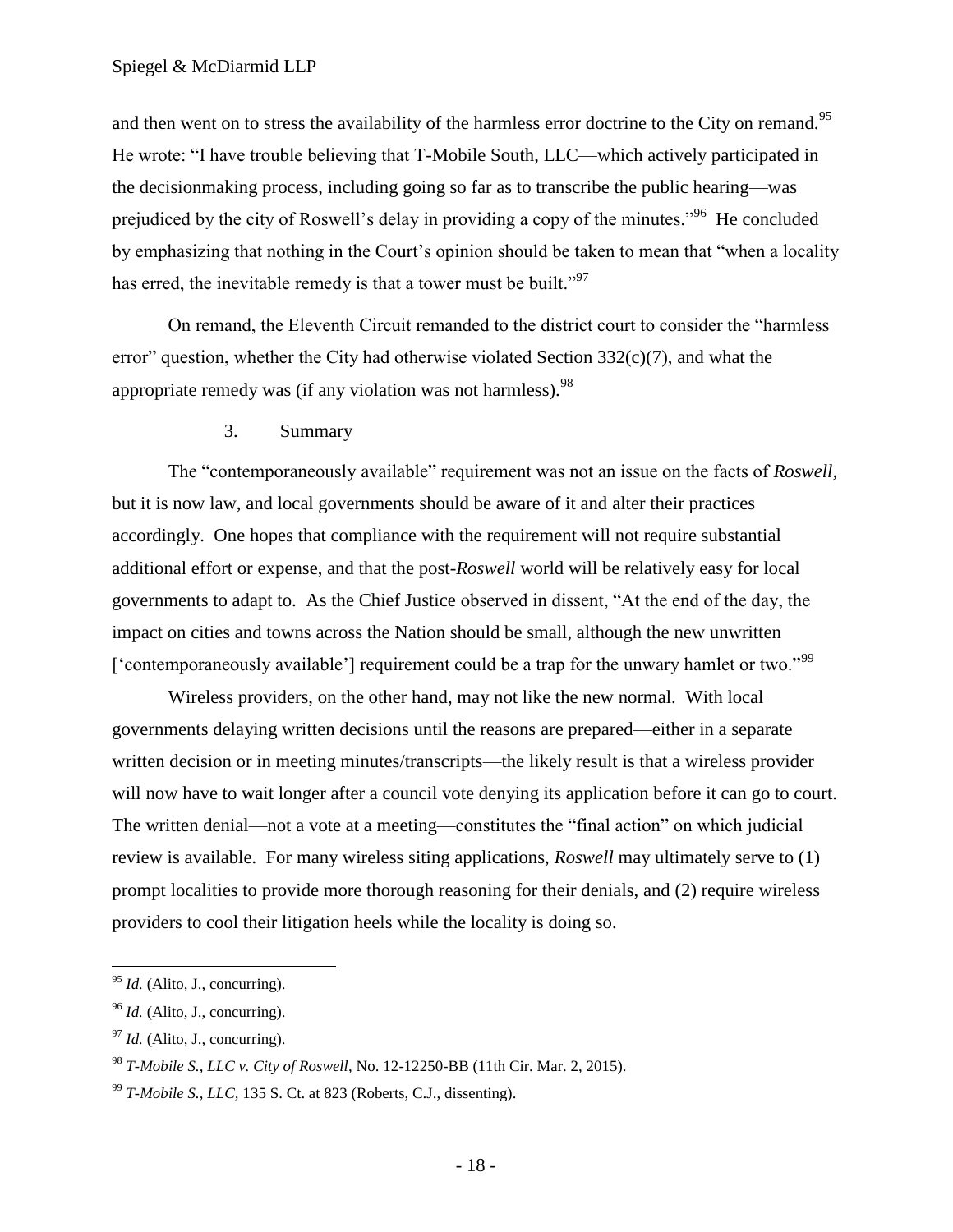#### <span id="page-22-0"></span>**V. REVISING LOCAL LAND USE/ZONING CODES TO BE CONSISTENT WITH THE FCC'S** *WIRELESS SITING ORDER* **AND RECENT COURT RULINGS**

The *Wireless Siting Order* was published in the *Federal Register* on January 8. The new Section 6409(a) rules went into effect on April 8 after a transition period, while the other rules went into effect on February 8. Although multiple local governments have appealed the *Wireless*  Siting Order,<sup>100</sup> there is no stay pending judicial review.

If they have not done so already, local governments should revisit their procedures for reviewing applications for siting wireless facilities and consider whether revisions are needed in light of the *Wireless Siting Order* and the *Roswell* decision. For example, the *Wireless Siting Order* specifies time periods for review and procedures for requesting additional information to complete applications to which local governments must adhere, or risk losing the ability to fully consider applications. Because the time period for review of Section 6409(a) eligible facilities requests begins once the application is submitted, local governments are advised to have a process for prompt intake and evaluation of whether an application is, in fact, for an eligible facilities request so as to maximize the allowed review period. This may include adopting requirements to ensure that the applicant provides the information that the local government needs to determine whether a project qualifies as a Section 6409(a) eligible facilities request in a streamlined fashion to allow for efficient review by appropriate staff.

Additionally, because local governments lose substantial control over eligible facilities requests, the initial approval of a new tower is the local government's primary opportunity to impose conditions and preserve land use authority. Local governments would be well-served by reviewing their wireless siting procedures and amending their codes for new facilities and towers, as needed, to ensure that initial approvals are subject to appropriate review.

In light of the Court's holding in *Roswell* that denials under Section 332(c)(7) must include reasons, local governments that include these reasons in separate documents—usually, council meeting minutes or transcripts—are strongly advised to wait to issue the denial letter until the accompanying documents are ready so that they are all issued together. The 30-day period in which the provider may seek judicial review begins to run from the issuance of the denial letter, and the Court held that the reasons need to be available around the same time as this

<sup>100</sup> *Montgomery Cnty. v. FCC*, No. 15-1240 (4th Cir. filed Mar. 6, 2015).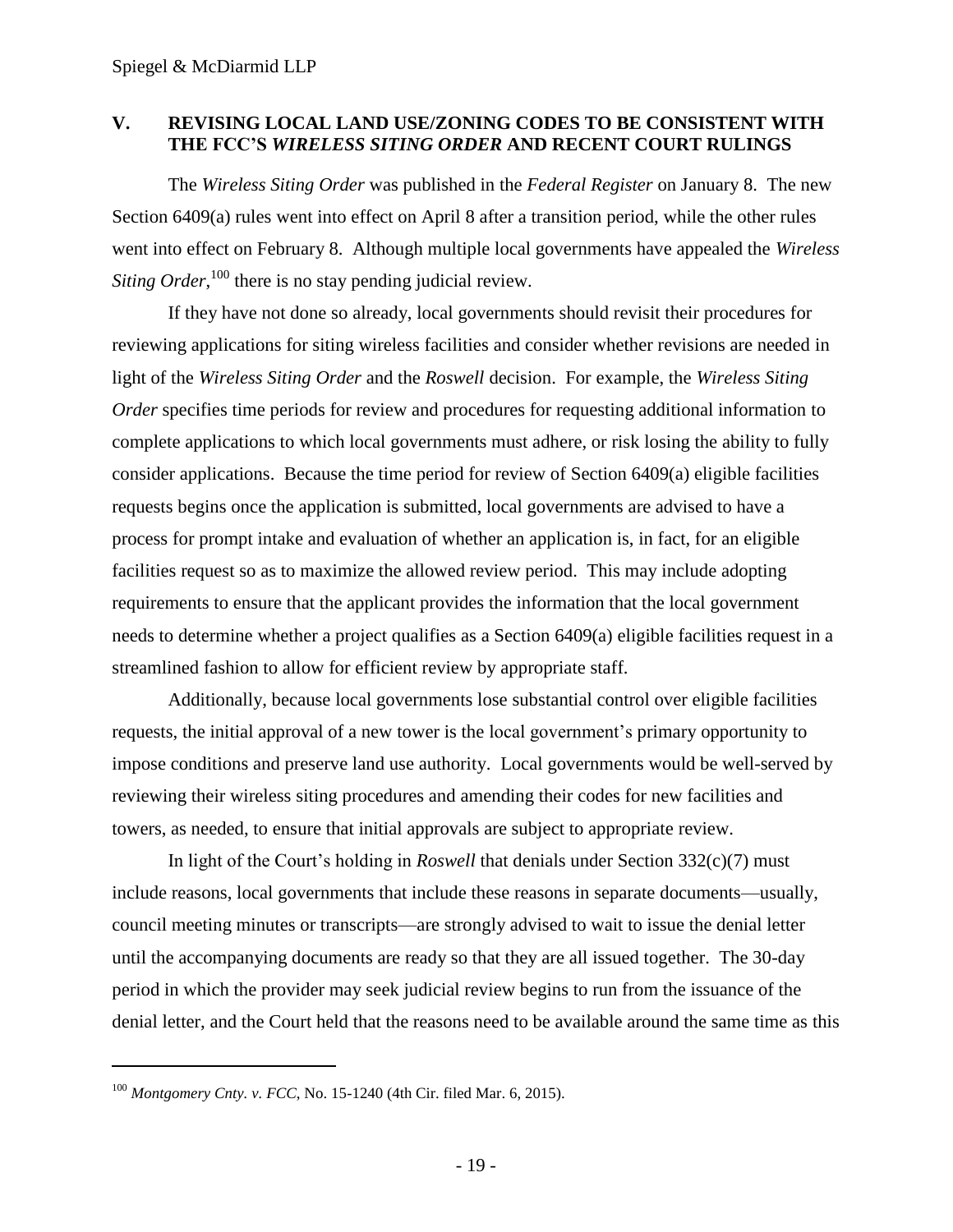30-day period begins to run. The local government must still issue the denial within the limits of the FCC's *Shot Clock Order* (90 days for collocations and 150 days for other siting applications).

The *Roswell* Court agreed with the Solicitor General's suggestion that "the local government may be better served by including a separate statement containing its reasons."<sup>101</sup> The Court believed that by issuing "a short statement providing its reasons, the locality can likely avoid prolonging the litigation . . . while the parties argue about exactly what the sometimes voluminous record means."<sup>102</sup> According to the Court, this would also avoid the risk that a reviewing court could not determine the locality's reasons or mistakenly ascribe to the locality a rationale that did not actually motivate the decision.

Although this is probably good advice, it is doubtful whether a locality's issuance of such a written decision setting forth reasons would actually prevent a wireless provider from alleging that a local government acted for impermissible reasons or would otherwise reduce litigation expense. A written decision setting forth reasons could, however, strengthen a locality's ability to defend against those allegations.

#### <span id="page-23-1"></span><span id="page-23-0"></span>**VI. ENVIRONMENTAL AND HISTORIC PRESERVATION REVIEW**

#### **A) Local Level: What Local Governments and States Can Do**

To the extent that state and local laws require evaluation of a proposed facility's environmental and historic preservation impacts and such evaluation can be completed within the prescribed time limits of the *Shot Clock Order* and the *Wireless Siting Order*, those laws are not preempted by Section 332(c)(7). States and localities should be able to enforce such laws with respect to proposed wireless facilities and may deny projects where substantial evidence indicates that adverse environmental or preservation impacts would occur. However, these kinds of state and local laws may be preempted, or at least limited, where Section 6409(a) is applicable. The *Wireless Siting Order* states that "States and localities may require a covered request to comply with generally applicable building, structural, electrical, and safety codes or with other laws codifying objective standards reasonably related to health and safety, and that

<sup>101</sup> *T-Mobile S., LLC,* 135 S. Ct. at 816.

<sup>102</sup> *Id.*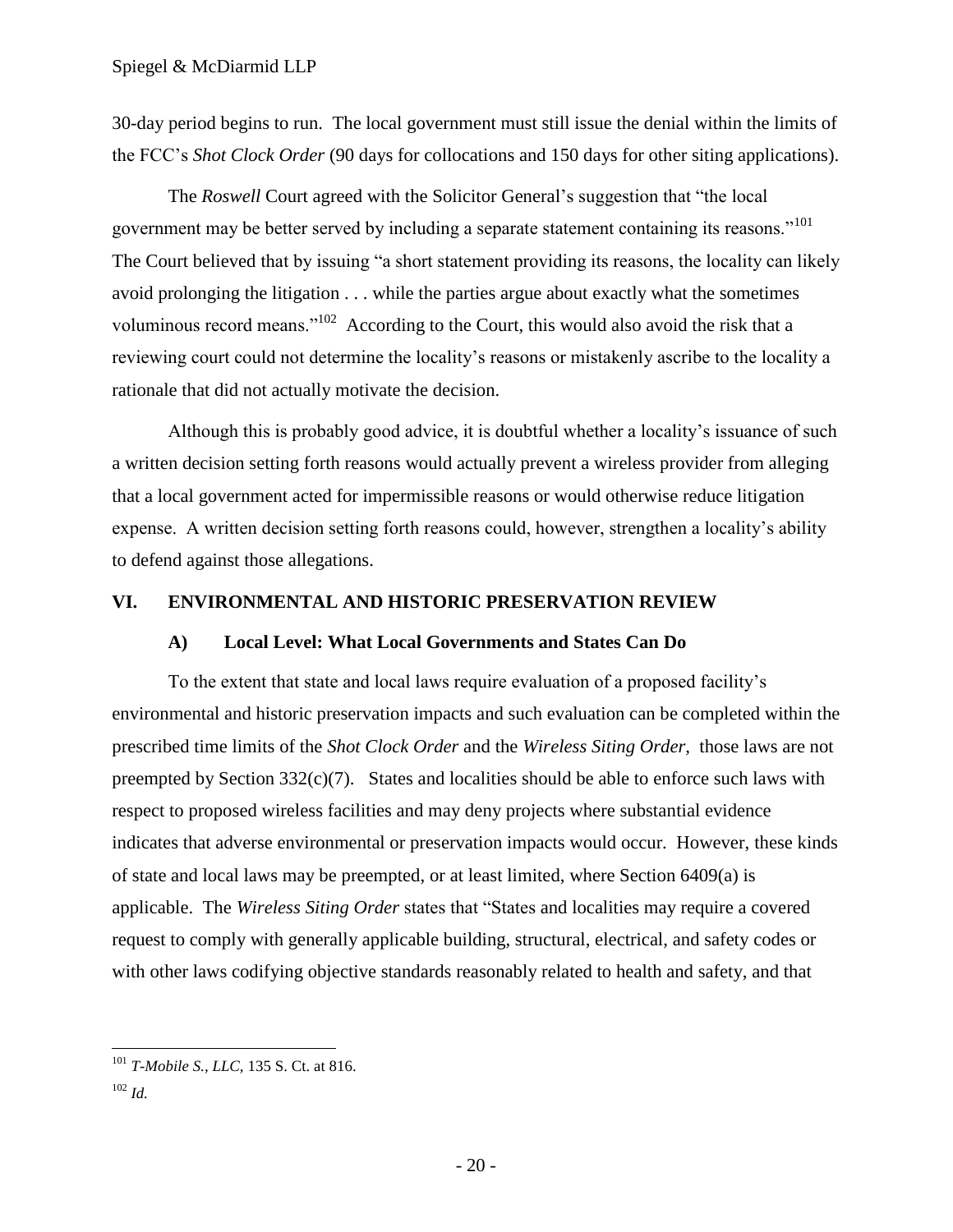they may condition approval on such compliance."<sup>103</sup> The Order thus would appear to permit State and local enforcement of environmental law related to health and safety with respect to Section 6409(a) facilities requests. Whether the Order would permit enforcement of state or local historic preservation laws with respect to Section 6409(a) requests, however, is far from clear.

Even if state and local environmental and historic preservation laws are preempted or inapplicable, federal environmental and historic preservation laws will apply,  $104$  including the National Environmental Policy Act ("NEPA")<sup>105</sup> and the National Historic Preservation Act ("NHPA").<sup>106</sup> Both laws provide opportunities for the general public and state and local governments to participate in the compliance processes. Because state and local governments' ability to condition zoning approval on a developer's agreement to undertake desired mitigation associated with a particular project may be constrained by federal law, participating in federal environmental and historic preservation review provides those governments with a means to encourage certain types of mitigation they may not otherwise have the ability to require. Additionally, states and localities may be able to protect wilderness areas, wildlife, or historic properties by seeking federal recognition and protections that may require heightened consideration under NEPA or NHPA.

#### **B) FCC Obligations Under Federal Law**

<span id="page-24-0"></span>Before the FCC can approve or register communications and broadcast towers and other wireless facilities pursuant to its statutory authority, it must comply with federal laws, including NEPA and NHPA, that mandate consideration of the environmental and historic preservation impacts resulting from licensing, registration and subsequent construction of those facilities. The FCC's NEPA and NHPA compliance obligations are separate from, and in addition to, approval from state or local land use/zoning authorities for the proposed siting of wireless facilities.

<sup>103</sup> *Wireless Siting Order* ¶ 202.

<sup>104</sup> *Id.* ¶ 203.

<sup>105</sup> 42 U.S.C. §§ 4321*-*4347.

<sup>106</sup> 54 U.S.C. §§ 300101-307108.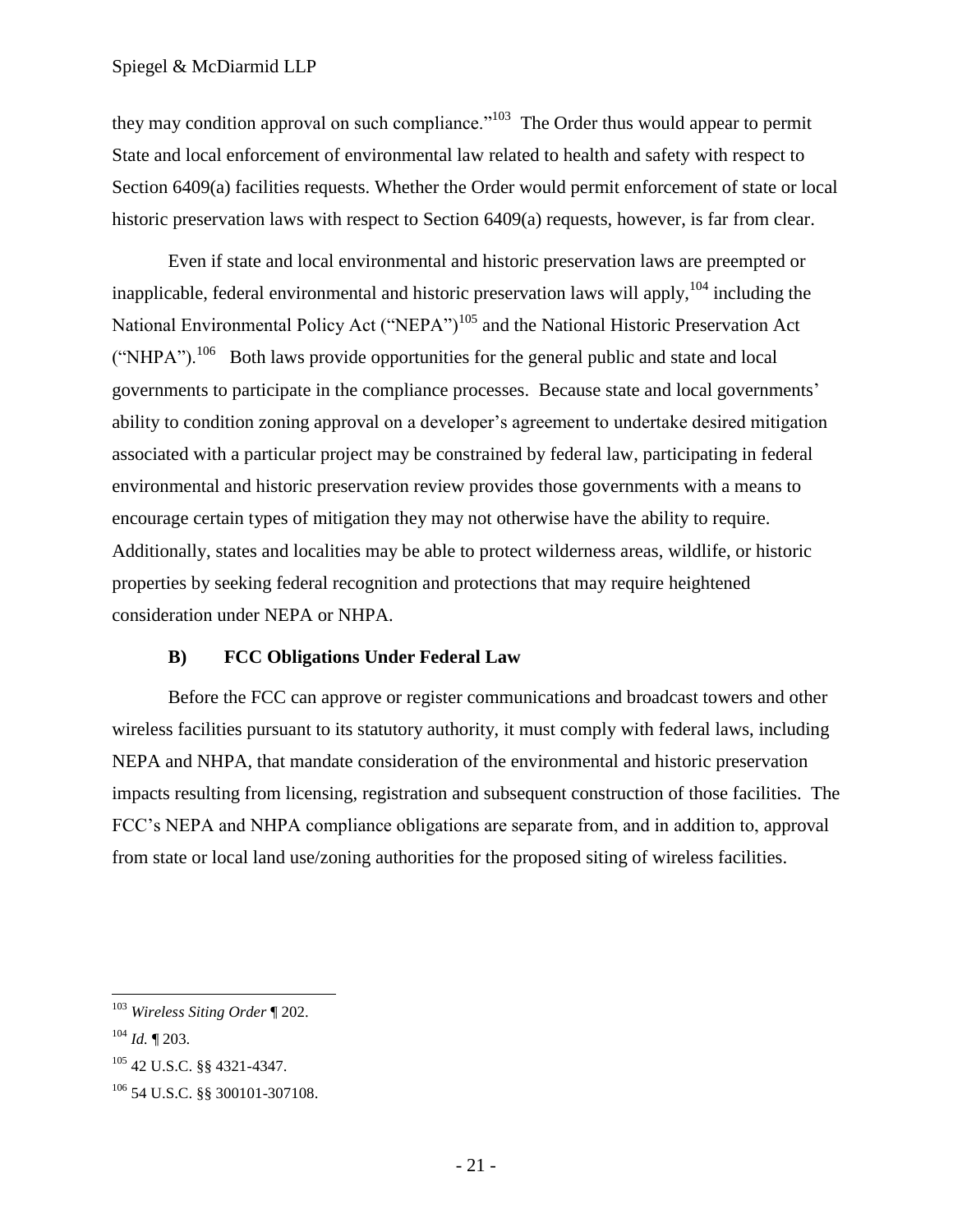#### 1. Overview of NEPA and the FCC's NEPA Process

<span id="page-25-0"></span>NEPA requires federal agencies to identify and evaluate the environmental effects of proposed "major Federal actions significantly affecting the quality of the human environment . . . .<sup>107</sup> Compliance with NEPA is procedural in nature; NEPA does not require federal agencies to avoid or mitigate environmental effects of their actions but to analyze significant environmental consequences resulting from major federal actions and to make this analysis available to the public. A "major Federal action" includes projects licensed by federal agencies,<sup>108</sup> which the FCC has determined includes any application approved by the FCC that results in the construction of communications facilities.<sup>109</sup>

NEPA regulations direct federal agencies to classify an action's environmental effects as one of three types of actions and require the agency to conduct a different level of analysis for each type:  $110$  (1) actions that normally have a significant environmental impact require the production of "Environmental Impact Statement" ("EIS");  $^{111}$  (2) actions that ordinarily may have a significant environmental impact require the production of an "Environmental" Assessment" ("EA");  $^{112}$  and (3) actions that *do not* individually or cumulatively have a

 $\overline{a}$ 

<sup>110</sup> *See* 40 C.F.R. § 1507.3(b)(2).

 $111$  47 C.F.R. § 1.1305. An EIS is a detailed statement produced by the responsible federal agency considering:

(i) the environmental impact of the proposed action, (ii) any adverse environmental effects which cannot be avoided should the proposal be implemented, (iii) alternatives to the proposed action, (iv) the relationship between local short-term uses of man's environment and the maintenance and enhancement of long-term productivity, and (v) any irreversible and irretrievable commitments of resources which would be involved in the proposed action should it be implemented.

42 U.S.C. § 4332(2)(C).

 $107$  42 U.S.C. § 4332(2)(C).

 $108$  40 C.F.R. § 1508.18(a).

 $109$  Approving ASR applications and both site-specific and geographic-area spectrum licensing applications trigger NEPA environmental review. *NPRM* ¶ 21.

 $112$  47 C.F.R. § 1.1307. An EA is less detailed than an EIS and is produced to determine whether an EIS is required. An EA "provide [s] sufficient evidence and analysis for determining whether to prepare an environmental impact statement or a finding of no significant impact" and includes "brief discussions of the need for the proposal, of alternatives . . . of the environmental impacts of the proposed action and alternatives, and a listing of agencies and persons consulted."  $40$  C.F.R. § 1508.9.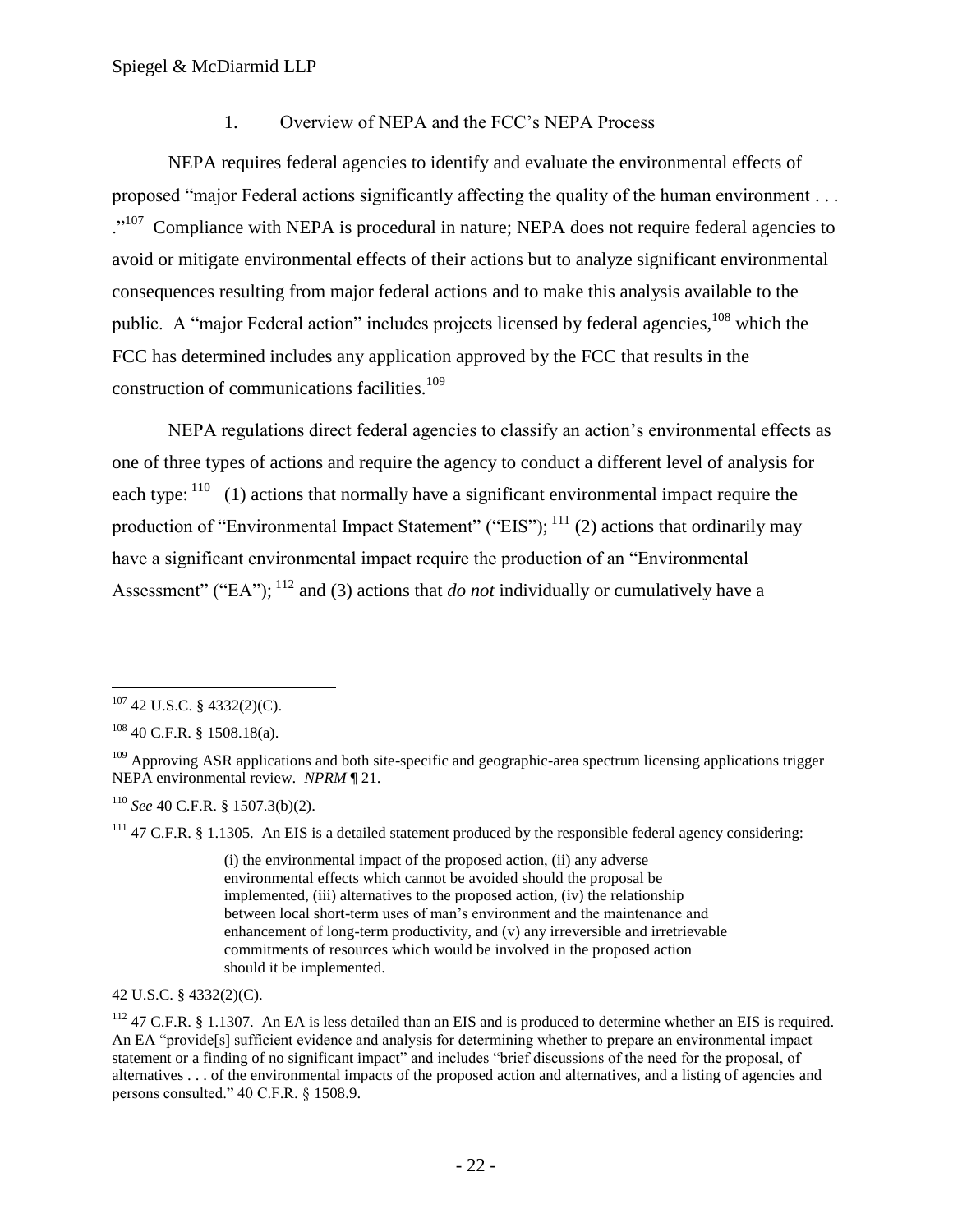significant effect on the human environment do not require analysis, unless "extraordinary" circumstances" apply. $^{113}$ 

FCC regulations provide that most actions associated with the construction of communications and broadcast facilities are categorical exclusions – *i.e.,* actions that do not have a significant effect on the environment, except under specific "extraordinary circumstances."<sup>114</sup> Therefore, FCC registration and licensing approvals do not require evaluation of environmental impacts associated with construction of licensed facilities, unless an extraordinary circumstance is present. If an extraordinary circumstance is present, however, the licensee must produce an EA that the FCC then uses to determine if the proposed construction will have a significant environmental impact. The FCC has determined that the following are extraordinary circumstances that require the production of an EA:

- Proposed facility is to be located in an officially designated wilderness area or wildlife preserve.<sup>115</sup>
- Proposed facility may impact threatened or endangered species or designated critical habitats or adversely impact proposed endangered or threatened species or proposed critical habitats, as determined under the Endangered Species Act of 1973.
- Proposed facility may affect historic districts or properties, or Indian religious sites.
- Proposed facility is to be located in a flood plain.
- Proposed facility will involve significant change in surface features (*e.g.*, wetland fill, deforestation, or water diversion).
- Proposed facility will include high intensity white lights in residential  $nei$ ghborhoods.<sup>116</sup>
- Proposed facility would involve radiofrequency exposure in excess of FCC guidelines. $117$
- Proposed facility is over 450 feet tall.<sup>118</sup>

 $\overline{a}$ <sup>113</sup> *See* 47 C.F.R. §§ 1.1307, 1.1306.

<sup>114</sup> *See* 47 C.F.R. § 1.1306; *see also* 40 C.F.R. § 1508.4.

<sup>&</sup>lt;sup>115</sup> Typically, if a project is located in a designated wilderness area or wildlife preserve, the project will occur on federal land managed by another federal agency. In that case, the FCC defers to the land-managing federal agency to complete the NEPA process.

<sup>116</sup> 47 C.F.R. § 1.1307(a).

<sup>117</sup> *Id.* § 1.1307(b).

<sup>&</sup>lt;sup>118</sup> *Id.* § 1.1307(d), (Note to P(d)).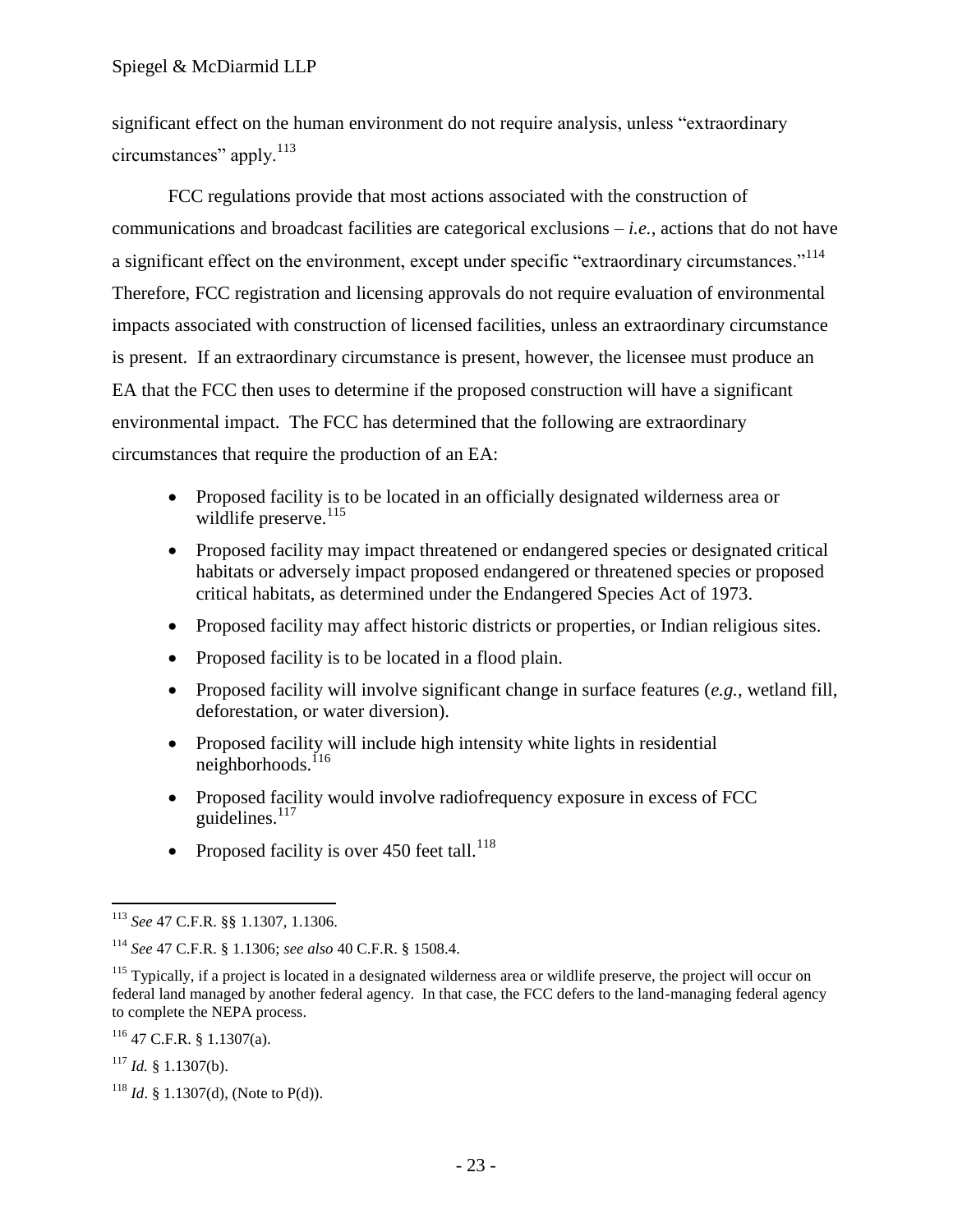FCC determines that the proposed facility is may have a significant environmental impact.<sup>119</sup>

Applications to collocate an antenna or wire or cable are generally not required to produce an EA, even if an extraordinary circumstance is present. Collocations of this sort do not require an EA unless the installation may affect historic properties or result in human exposure to radiofrequency in excess of FCC guidelines.<sup>120</sup>

The FCC's antenna structure registration ("ASR") process is required for towers over 200 feet tall or in a Federal Aviation Administration ("FAA")–defined aircraft glide slope. The ASR process entails a 30-day local and national notice and comment period, during which the public can raise environmental concerns and request environmental review.<sup>121</sup> If an EA is triggered and produced, another 30-day notice and comment period follows submission of the EA to the FCC. For radio service authorization applications (*i.e*., tower construction) that are accompanied by an EA, a 30-day notice and comment period follows submission of the EA to the FCC.

In addition to NEPA, applicants must also consider whether a proposed project complies with the Federal Endangered Species Act,<sup>122</sup> the Migratory Bird Treaty of 1918,<sup>123</sup> Section 404 of the Clean Water Act,  $^{124}$  and the Bald and Golden Eagle Protection Act.  $^{125}$  Compliance with these laws is generally integrated with the FCC's NEPA compliance process.

2. Overview of the NHPA and the FCC's NHPA Process

<span id="page-27-0"></span>Section 106 of NHPA requires federal agencies to consider the effects of federal "undertakings" on historic properties eligible or included on the National Register of Historic Places ("National Register").<sup>126</sup> As is the case with NEPA, compliance with NHPA is procedural in nature; NHPA does not require federal agencies to avoid or mitigate adverse effects to historic properties but instead requires agencies only to analyze impacts to such

 $119$  *Id.* § 1.1307(c), (d).

<sup>120</sup> *Id*. § 1.1306.

<sup>121</sup> *Wireless Siting Order* ¶ 14.

<sup>122</sup> 16 U.S.C. §§ 1531-1544.

<sup>&</sup>lt;sup>123</sup> 16 U.S.C. §§ 703-712.

<sup>124</sup> 33 U.S.C. § 1344.

<sup>125</sup> 16 U.S.C. §§ 668-668d.

<sup>126</sup> 54 U.S.C. § 306108.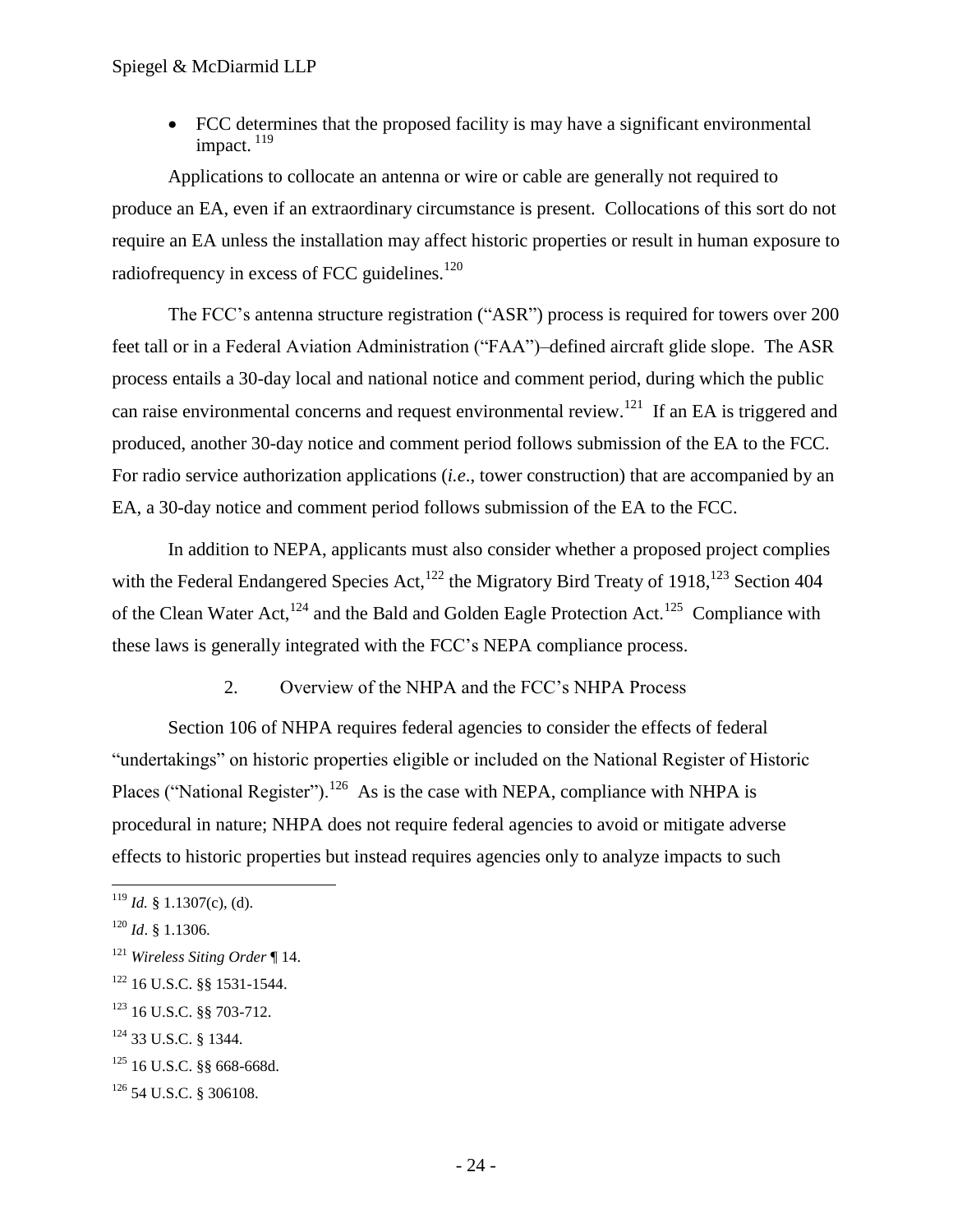properties through consultation with the affected State Historic Preservation Officer(s) ("SHPO") or Tribal Historic Preservation Officer(s) ("THPO"), the Advisory Council on Historic Preservation ("ACHP"), and the public. NHPA defines an undertaking to include projects "requiring a federal permit, license, or approval."<sup>127</sup> The FCC considers its approval of applications resulting in the construction of communications facilities to be "undertakings" under NHPA.

The FCC has incorporated its Section 106 review obligations into its environmental rules.<sup>128</sup> Therefore, if a project may affect historic properties listed or eligible for listing on the National Register, the project applicant must produce and submit an EA. The FCC will engage in consultation if a licensee or applicant determines that the project will have an adverse effect on a historic property or when a conflict (typically with a SHPO, THPO, ACHP, or the public) arises about whether an adverse effect will occur.

To comply with Section 106, licensees and applicants must follow the procedures established by the ACHP's rules or such procedures as modified by one of two FCC-specific programmatic agreements: the Nationwide Programmatic Agreement for the Collocation of Wireless Antennas ("Collocation Agreement") or the Nationwide Programmatic Agreement Regarding the Section 106 National Historic Preservation Act Review Process ("NPA").<sup>129</sup>

The Collocation Agreement sets forth the historic preservation review process for collocations on existing towers, buildings, and other non-tower structures.<sup>130</sup> The Collocation Agreement exempts most collocations of wireless and broadcast antennas and associated equipment from the standard historic preservation review process and clarifies under what circumstances a collocation is not exempt from the process. Collocations on existing towers are not exempt from historic preservation review if:  $(1)$  the collocation will result in "substantial"

 $\overline{a}$ <sup>127</sup> *Id.* § 300320.

<sup>&</sup>lt;sup>128</sup> *See* 47 C.F.R. § 1.1307(a)(4). Like with NEPA, the FCC is responsible for compliance with NHPA. The FCC, however, has delegated to FCC licensees and applicants some of the necessary steps to comply with NHPA.

<sup>&</sup>lt;sup>129</sup> *See* 47 C.F.R. § 1.1307(a)(4). A programmatic agreement establishes specific procedures for a particular program or project type as agreed to by a federal agency, the ACHP, a relevant SHPO/THPO, or, if nationwide in effect, the National Conference of State Historic Preservation Officers ("NCSHPO"). 36 C.F.R. § 800.14(b).

<sup>130</sup> 47 C.F.R. pt. 1, app. B.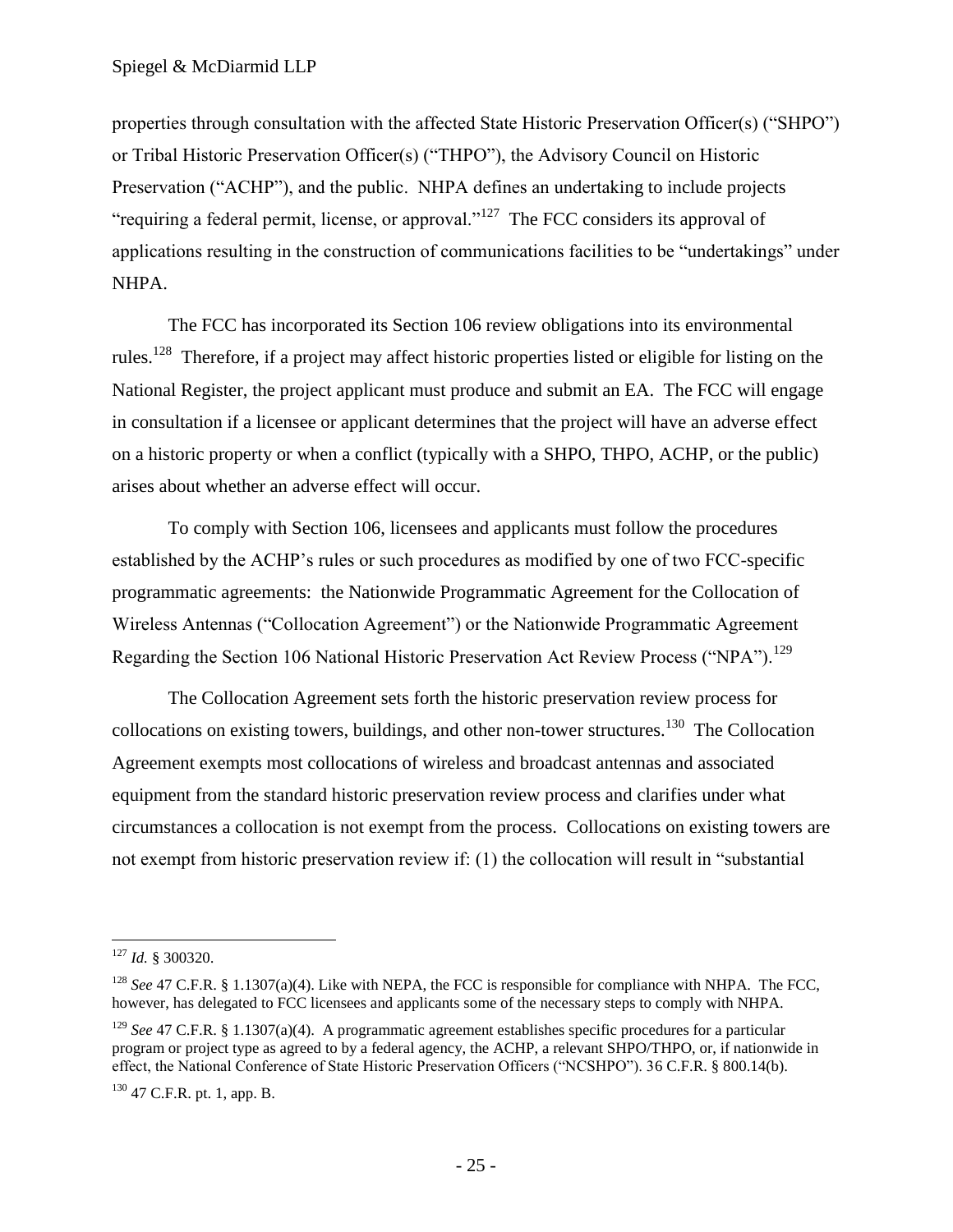increase in the size of the tower";<sup>131</sup> (2) the tower is subject to a pending environmental review proceeding or complaint is pending regarding the tower; (3) either the licensee or tower owner has notice that the FCC has received a notification supported by substantial evidence that the tower has an adverse effect on one or more historic properties; (4) the FCC has determined that a tower built prior to March 16, 2001 has an adverse effect on a historic property and such effect has not been resolved or mitigated; or  $(5)$  the tower was constructed after March 16, 2001, and has not undergone environmental or historic preservation review.<sup>132</sup> On the other hand, collocations on existing buildings or structures do not trigger Section 106 review, unless: (1) the building or structure is more than 45 years old; (2) the building or structure is inside the boundary of a historic district or within 250 feet outside the boundary of a historic district, and the antenna is visible from the ground level anywhere within the historic district; (3) the building or structure is a designated National Historic Landmark or listed in or eligible for listing in the National Register; or (4) either the licensee or tower owner has notice that the FCC has received a notification supported by substantial evidence that the tower has an adverse effect on one or more historic properties.<sup>133</sup>

The NPA sets forth historic preservation review procedures specific to FCC-approved projects, as well as additional exclusions from standard Section 106 review.<sup>134</sup> To complete a Section 106 review, licensees and applicants must apply the NPA's standards and procedures for  $(1)$  determining whether the proposed project will affect "Historic Properties," including "[a]ny prehistoric or historic district, site, building, structure, or object included in, or eligible for

<sup>132</sup> *Id*. III., IV.

<sup>133</sup> *Id.* V.

 $\overline{a}$  $131$  "Substantial increase in the size of the tower" occurs under any of the following: (1) the increase of the existing height of the tower by more than 10 percent or the height of one additional antenna array with separation from the nearest existing antenna not to exceed 20 feet, whichever is greater; (2) more than 4 new equipment cabinets or more than one new equipment shelter will be added; (3) the width of the tower will be increased by adding an appurtenance that is more than 20 feet or more than the width of the tower at the level of the appurtenance, whichever is greater; (4) excavation will occur outside the current tower site. The Collocation Agreement provides some exceptions to size limits defined in the first and third categories. *Id.* I.

 $134$  47 C.F.R. pt. 1, app. C. Exclusions under the NPA include: tower enhancements that do not involve collocation and do not constitute a "substantial increase in size" as defined in the Collocation Agreement; certain replacement towers that do not involve a "substantial increase in size"; certain temporary towers as defined under the NPA; certain facilities under 200 feet in height located in industrial parks, commercial malls, or shopping centers; certain facilities in designated communications or utility rights-of-way; and facilities in locations previously designated by the SHPO or THPO as having limited potential to affect historic properties. *Id.* III.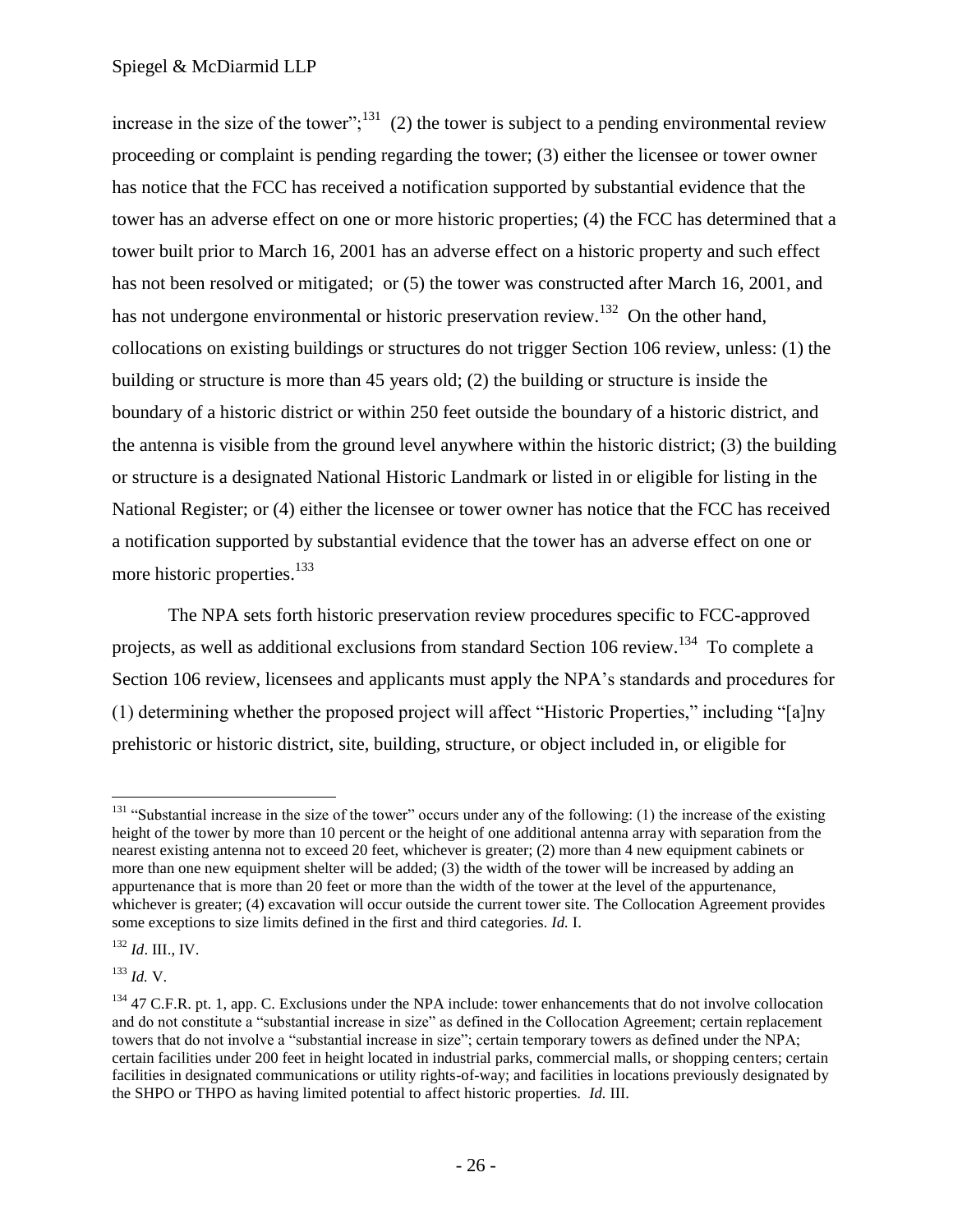inclusion in, the National Register," and (2) preparing a "Submission Packet" that documents the historic review process and findings.<sup>135</sup> If the Submission Packet indicates that either (1) no Historic Properties will be affected, or (2) the project will not adversely affect Historic Properties and the SHPO/THPO concurs with either finding, the Section 106 review process is complete.<sup>136</sup> If, on the other hand, the Submission Packet indicates that the project will have an adverse effect on Historic Properties, the licensee or applicant is required to submit to the SHPO/THPO, FCC, and the ACHP a mitigation plan to avoid or reduce the adverse effect(s).<sup>137</sup> The licensee or applicant, SHPO/THPO, and other potential consulting parties (including local governments) will then negotiate a "Memorandum of Agreement" regarding mitigation and submit it to the FCC.<sup>138</sup> Procedures for managing disagreements between the consulting parties are included in the NPA.<sup>139</sup>

3. New FCC Rules for Streamlined NEPA and NHPA Review

<span id="page-30-0"></span>In the *Wireless Siting Order*, the FCC adopted new regulations designed to streamline NEPA and NHPA compliance for DAS and small cell technologies.<sup>140</sup> These regulations establish new categorical exclusions under NEPA and exemptions under NHPA.

The Order established the following new categorical exclusions under NEPA:

• The NEPA exclusion applicable to "antenna," as used in the Commission's existing Note 1 categorical exclusion (the "mounting of antenna(s) on existing buildings and antenna towers‖), encompasses all on-site equipment associated with the antenna, including transceivers, cables, wiring, converters, power supplies, equipment cabinets and shelters, and other comparable equipment.<sup>141</sup> Leaks or spills resulting from generator maintenance are not federal actions subject to NEPA.<sup>142</sup>

 $\overline{a}$ <sup>135</sup> *Id.* II.A.9, 13.

<sup>136</sup> *Id.* VII.B, C.

<sup>137</sup> *Id.* VII.D.

<sup>138</sup> *Id.* VII.D.4.

<sup>139</sup> *Id*. VII.B, C, D.

<sup>140</sup> *Wireless Siting Order* ¶ 1.

<sup>141</sup> *Wireless Siting Order* ¶ 41.

<sup>&</sup>lt;sup>142</sup> *Id.* ¶ 43. The Order does not explain how the Commission's construction of Section 6409(a), which provides that generally applicable public safety and health requirements apply to Section 6409(a) applications, squares with this statement.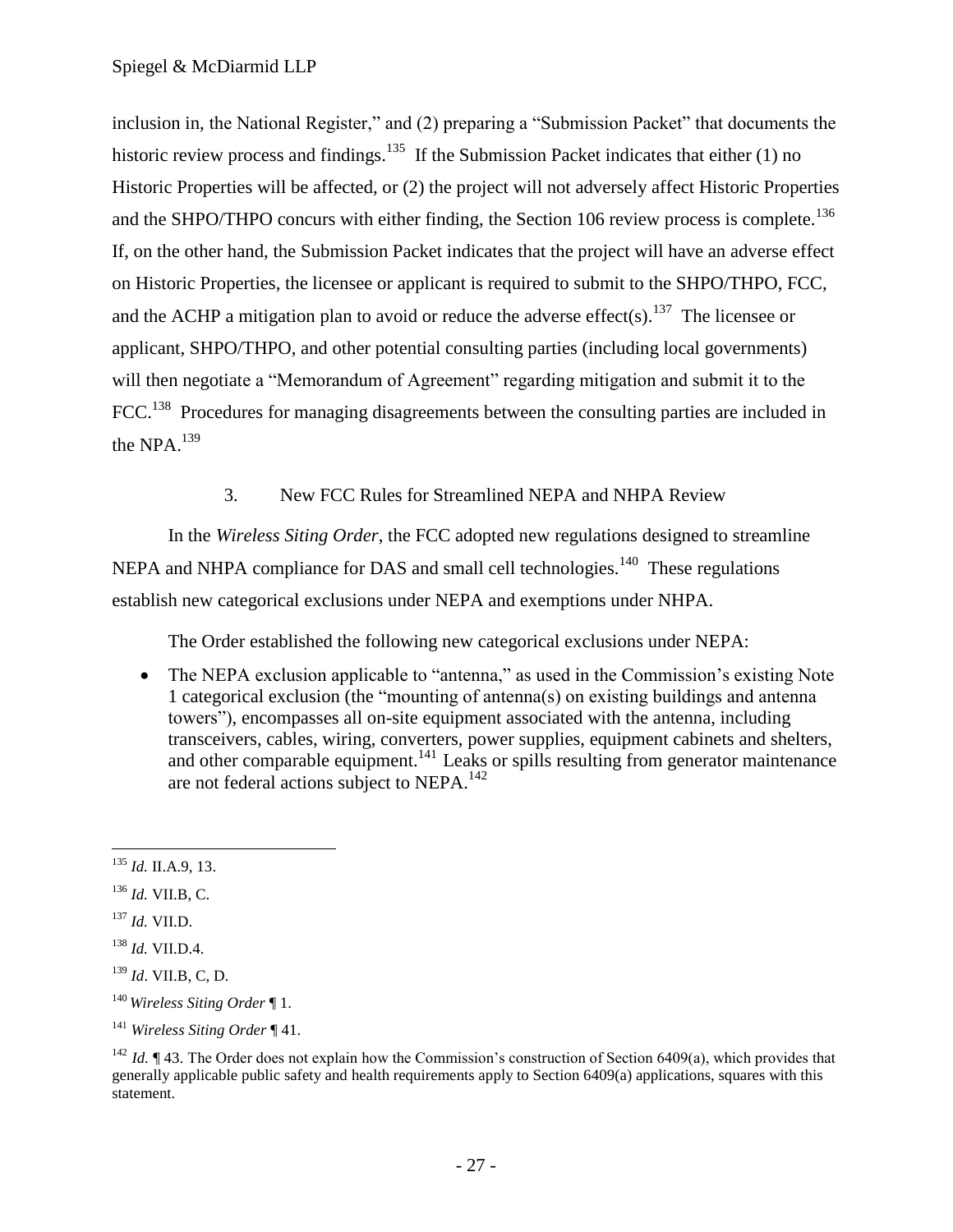- The NEPA exclusion for mounting antennas "on" existing buildings applies to installations in the interior of existing buildings.<sup>143</sup>
- The NEPA exclusion for collocations on towers and buildings applies to collocations on other structures, including utility poles, light poles, road signs, and water towers.<sup>144</sup>
- An entirely new exclusion for certain wireless facilities deployed in above-ground utility and communications ROWs.<sup>145</sup> This exclusion includes deployments on new or replacement poles if: (1) the facility is located in a ROW designated by a federal, state, local, or tribal government for communications towers, above-ground utility transmission or distribution lines, or any associated structures and equipment; (2) the ROW is in active use for such designated purposes; and (3) the facility will not constitute a substantial increase in size over existing support structures that are located in the ROW within the vicinity of the proposed construction.<sup>146</sup>

The Order established the following new exemptions under NHPA:

- A new exclusion from NHPA review for collocations on existing utility structures, including utility poles and electric transmission towers.<sup>147</sup> This exclusion only applies where the deployment meets specified size limitations and involves no new ground disturbance.<sup>148</sup> It also only applies to collocations on utility structures where historic preservation review is currently required under existing rules solely because the structures are more than 45 years old.<sup>149</sup>
- A new exclusion for collocations on buildings and other non-tower structures.<sup>150</sup> To qualify for this exclusion, several conditions must be met, including: (1) there must be an existing antenna on the building or structure; (2) one of several criteria to mitigate antenna visibility must be satisfied; (3) the new antenna must comply with all zoning conditions and historic preservation conditions applicable to existing antennas in the same vicinity that directly mitigate or prevent adverse visual effects, such as camouflage requirements; and  $(4)$  the deployment must involve no new ground disturbance.<sup>151</sup>

 $146$  *Id.* 161.

 $147$  *Id.* ¶ 90.

<sup>148</sup> *Id.*

<sup>150</sup> *Id.* ¶ 97.

 $\overline{a}$ <sup>143</sup> *Id.* ¶ 48.

<sup>144</sup> *Id.* ¶ 52.

<sup>&</sup>lt;sup>145</sup> *Id.*  $\parallel$  60 (incorporated into FCC rules as Note 4 to Section 1.1306).

<sup>&</sup>lt;sup>149</sup> *Id.* If a wireless deployment would trigger historic preservation review for other reasons—such as being within the boundary of a historic district or within 250 feet of the boundary of a historic district—this exclusion would not apply. *Id.*

<sup>&</sup>lt;sup>151</sup> *Id.* Like the new exclusion for collocations on existing utility structures, this new targeted exclusion applies only to collocations where historic preservation review would otherwise be required under existing rules solely because the structures are more than 45 years old*. Id.*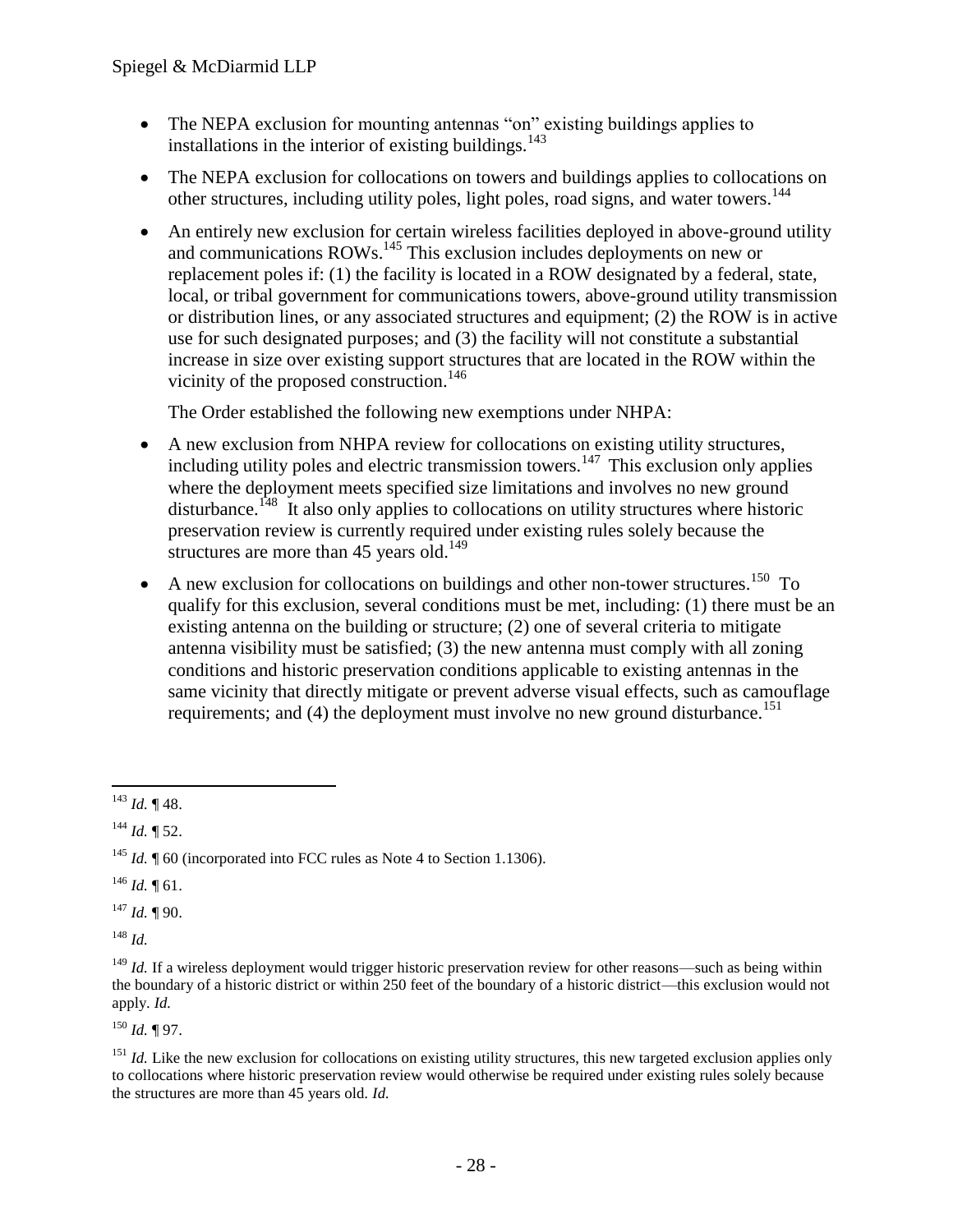• The NHPA exemption applicable to collocations under the NPA and the Collocation Agreement applies to collocations *inside* of buildings as well as those *on* buildings.<sup>152</sup>

# <span id="page-32-0"></span>**VII. CONCLUSION**

Federal law limitations notwithstanding, local governments retain an important role to play in wireless facility siting. Recent developments, however, may require local governments to refine and revise their procedures to ensure that they can effectively exercise the authority that federal law still leaves them.

 $\overline{a}$ <sup>152</sup> *Id*. ¶ 105.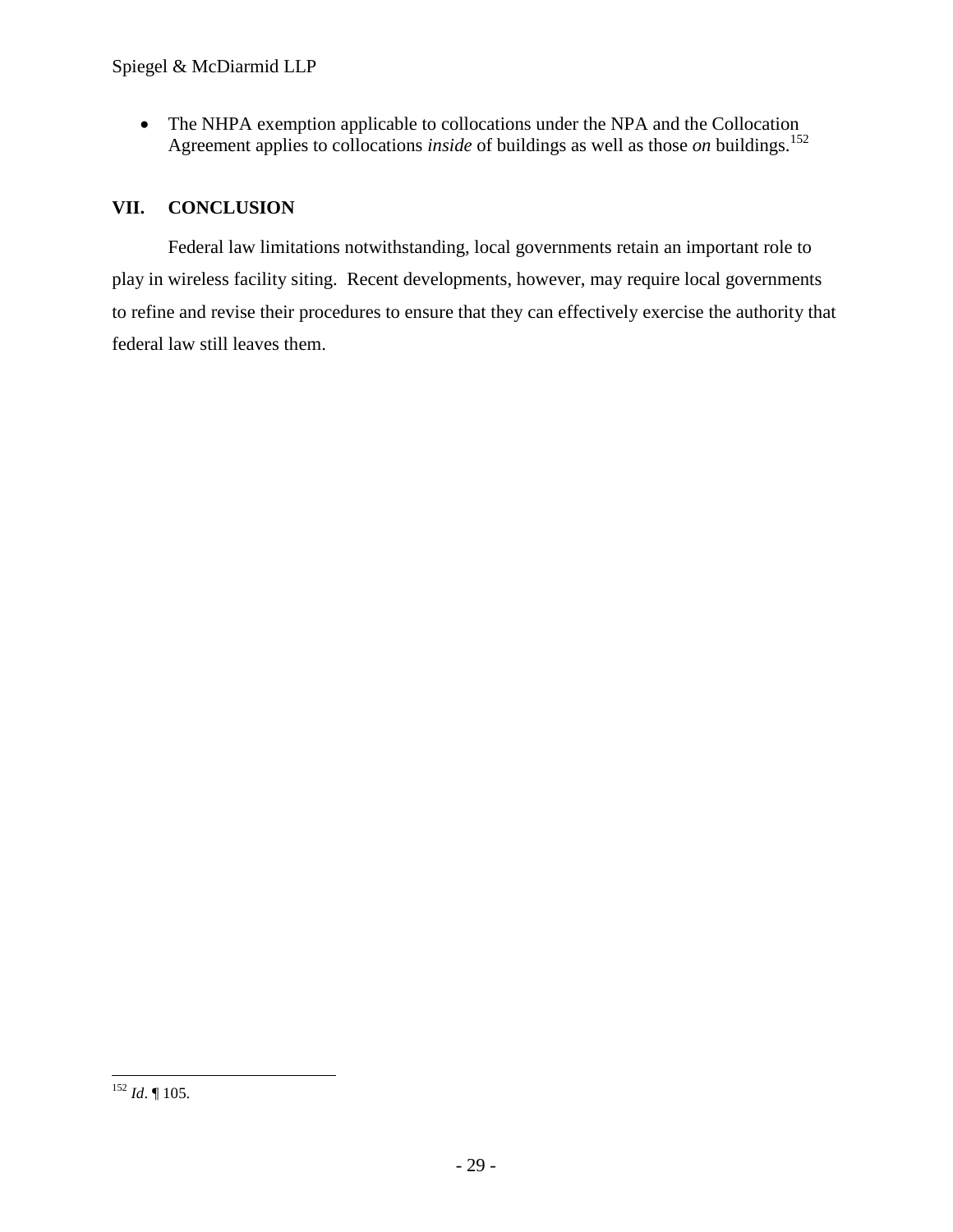## <span id="page-33-1"></span><span id="page-33-0"></span>**VIII. APPENDIX**

**A) Text of Section 332(c)(7)**

#### **Sec. 332. Mobile Services.<sup>153</sup>**

**…**

## **(7) Preservation of local zoning authority**

## **(A) General authority**

Except as provided in this paragraph, nothing in this chapter shall limit or affect the authority of a State or local government or instrumentality thereof over decisions regarding the placement, construction, and modification of personal wireless service facilities.

## **(B) Limitations**

**(i)** The regulation of the placement, construction, and modification of personal wireless service facilities by any State or local government or instrumentality thereof—

**(I)** shall not unreasonably discriminate among providers of functionally equivalent services; and

**(II)** shall not prohibit or have the effect of prohibiting the provision of personal wireless services.

**(ii)** A State or local government or instrumentality thereof shall act on any request for authorization to place, construct, or modify personal wireless service facilities within a reasonable period of time after the request is duly filed with such government or instrumentality, taking into account the nature and scope of such request.

**(iii)** Any decision by a State or local government or instrumentality thereof to deny a request to place, construct, or modify personal wireless service facilities shall be in writing and supported by substantial evidence contained in a written record.

 $\overline{a}$ <sup>153</sup> Telecommunications Act § 332(c)(7).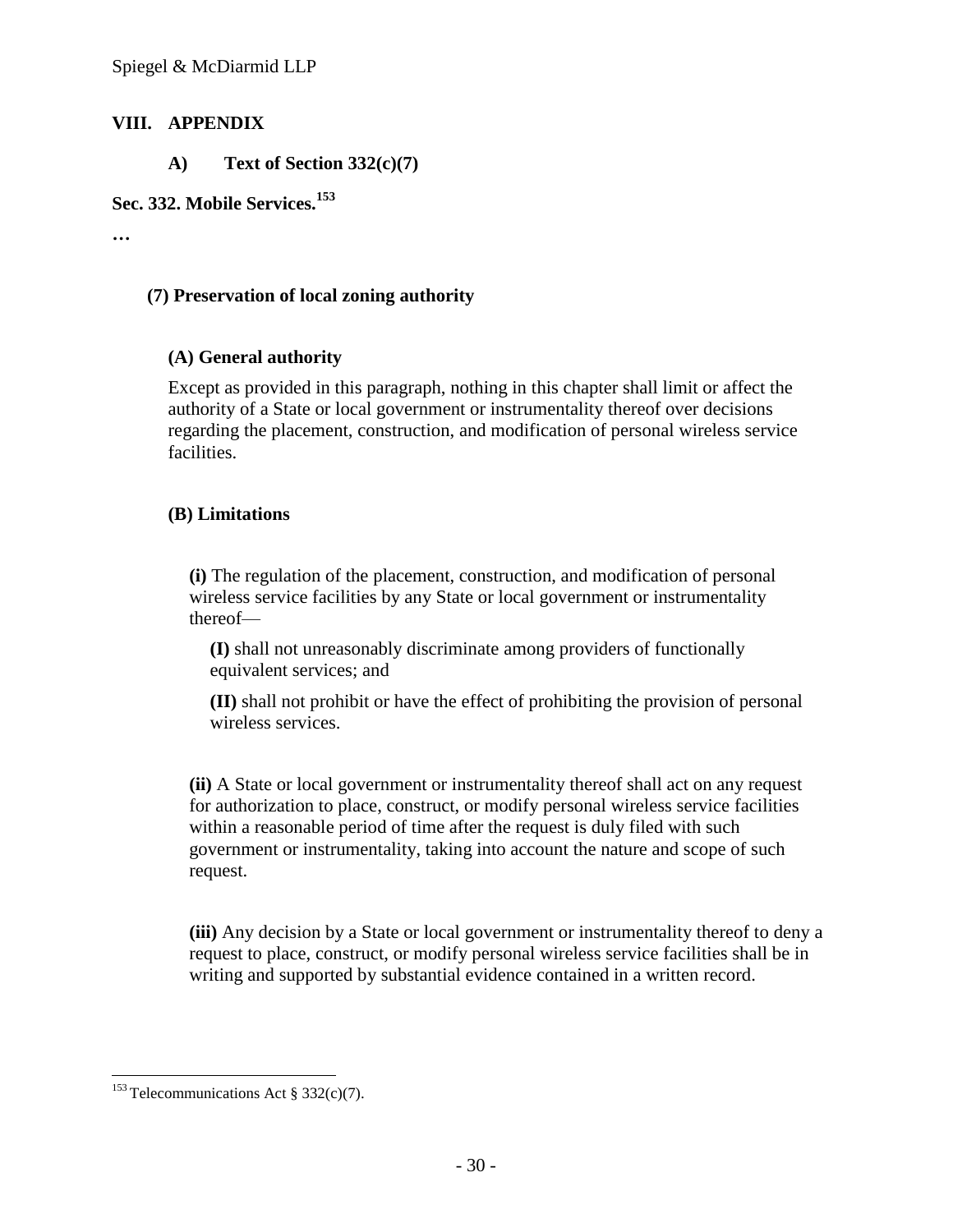**(iv)** No State or local government or instrumentality thereof may regulate the placement, construction, and modification of personal wireless service facilities on the basis of the environmental effects of radio frequency emissions to the extent that such facilities comply with the Commission's regulations concerning such emissions.

**(v)** Any person adversely affected by any final action or failure to act by a State or local government or any instrumentality thereof that is inconsistent with this subparagraph may, within 30 days after such action or failure to act, commence an action in any court of competent jurisdiction. The court shall hear and decide such action on an expedited basis. Any person adversely affected by an act or failure to act by a State or local government or any instrumentality thereof that is inconsistent with clause (iv) may petition the Commission for relief.

# (**C) Definitions**

For purposes of this paragraph—

**(i)** the term "personal wireless services" means commercial mobile services, unlicensed wireless services, and common carrier wireless exchange access services;

**(ii)** the term "personal wireless service facilities" means facilities for the provision of personal wireless services; and

**(iii)** the term "unlicensed wireless service" means the offering of telecommunications services using duly authorized devices which do not require individual licenses, but does not mean the provision of direct-to-home satellite services (as defined in section 30[3\(v\)](http://www.law.cornell.edu/uscode/text/47/usc_sec_47_00000303----000-#v) of this title).

# **B) Text of Section 6409(a)**

# <span id="page-34-0"></span>**Sec. 6409. Wireless Facilities Deployment.<sup>154</sup>**

#### **(a) Facility modifications. ―**

**(1) In General ―** Notwithstanding section 704 of the Telecommunications Act of 1996 (Public Law 104–104) or any other provision of law, a State or local government may not deny, and shall approve, any eligible facilities request for a modification of an existing

 $\overline{a}$ <sup>154</sup> Middle Class Tax Relief and Job Creation Act § 6409(a).